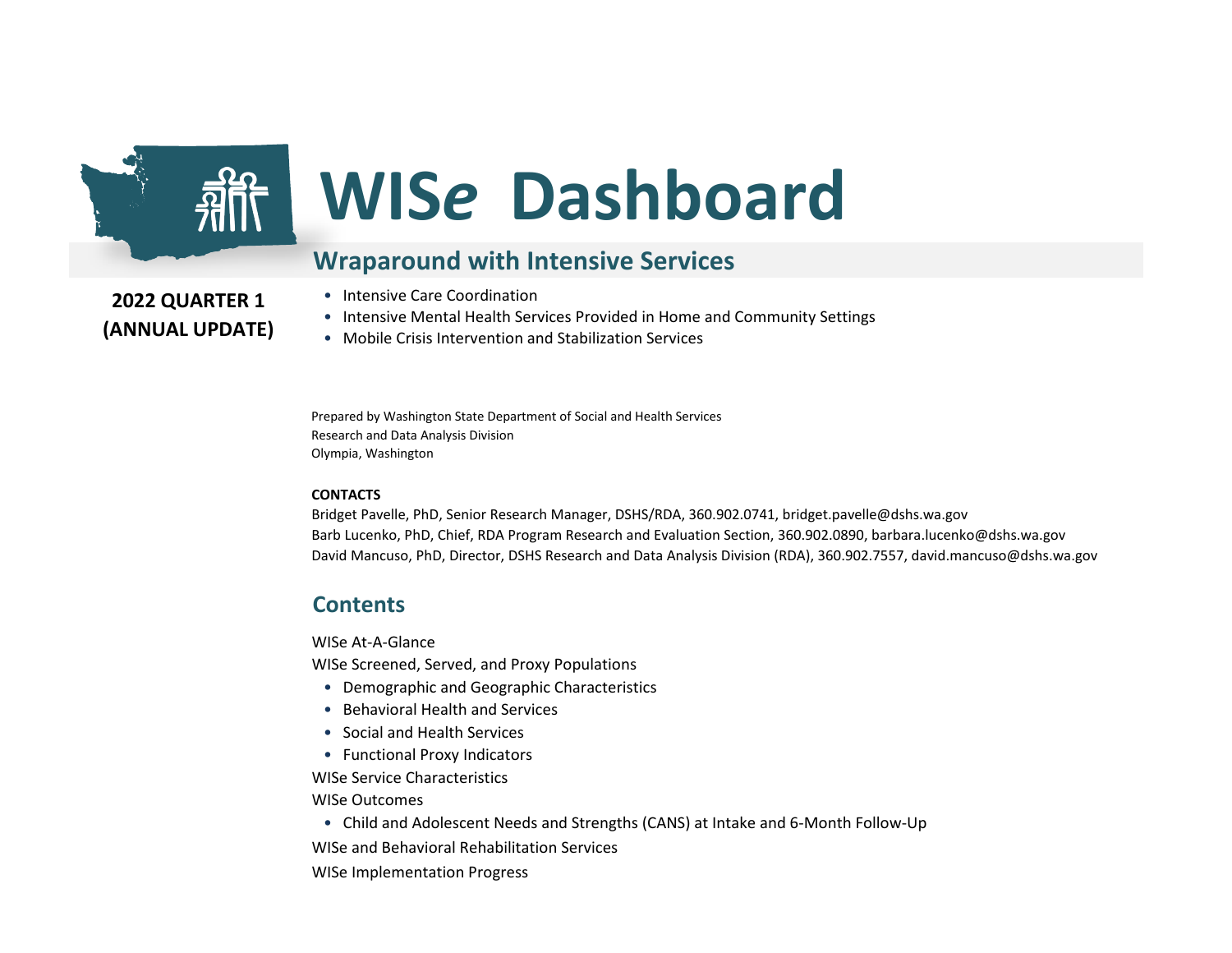### **WIS***e* **At-A-Glance**



#### **WISe Service Providers as of March 2022**

(Services provided in community settings regardless of office location)



#### **Total Average Monthly Service Hours**, SFY 2021



**Service Hours by Location**, SFY 2021

#### **WISe PARTICIPANTS**



#### **WISe PARTICIPANTS**



NOTES: WISe participants N=4,874. Numbers above show the average number of hours per service month.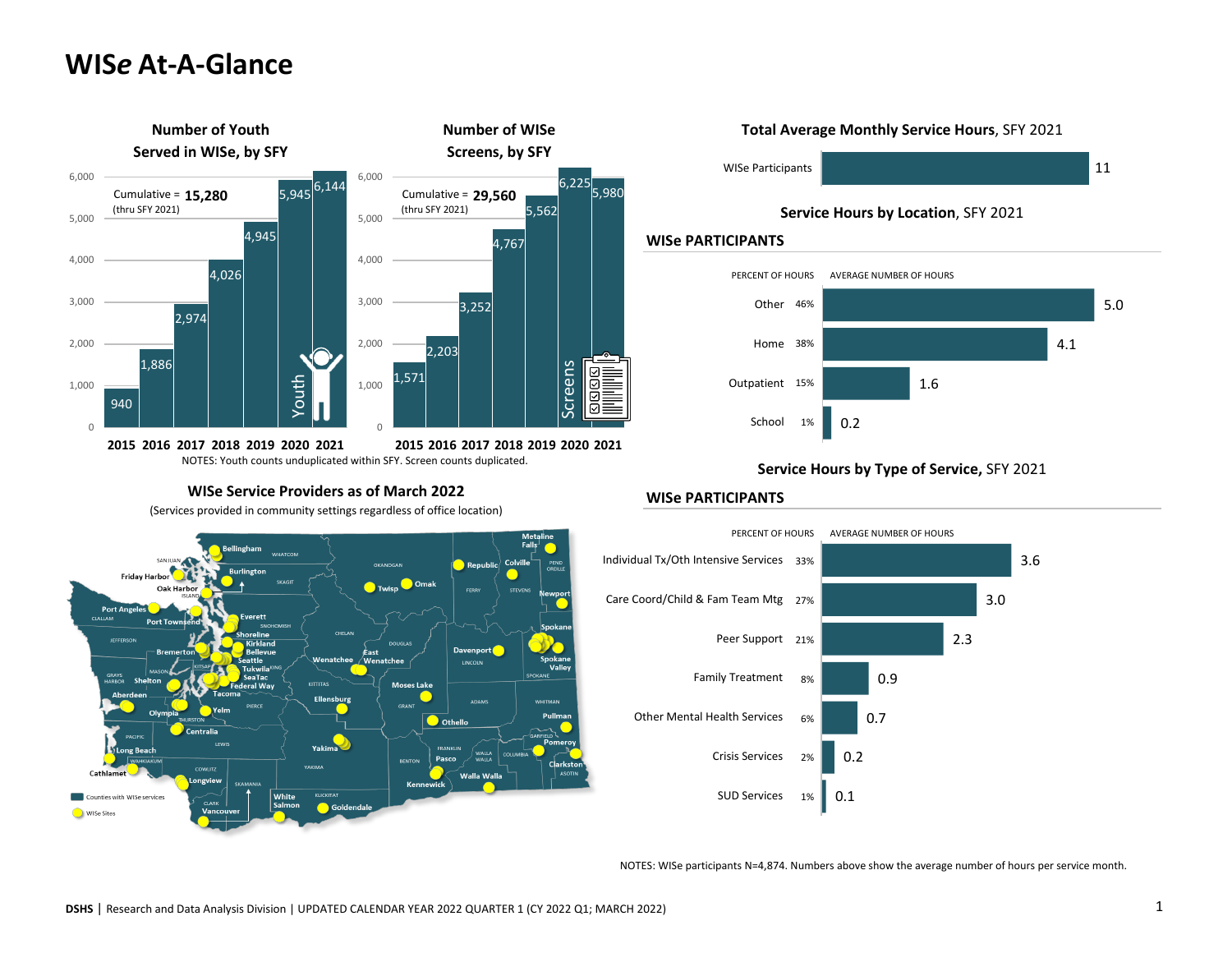July 2014 to June 2021 (cumulative since WISe program began)

#### **Demographic and Geographic Characteristics**

|                                                    |                      |                |                          | <b>SCREENED for WISe</b> |                                              | <b>SERVED by WISe</b> |                          |          |                       |          |                   |          |
|----------------------------------------------------|----------------------|----------------|--------------------------|--------------------------|----------------------------------------------|-----------------------|--------------------------|----------|-----------------------|----------|-------------------|----------|
|                                                    | <b>ALL YOUTH</b>     |                | <b>SUBGROUP</b>          |                          | <b>SUBGROUP</b>                              |                       | <b>SUBGROUP</b>          |          | <b>ALL YOUTH</b>      |          |                   |          |
|                                                    | <b>SCREENED FOR</b>  |                | <b>Referral Outcome:</b> |                          | <b>Referral Outcome:</b>                     |                       | <b>Referral Outcome:</b> |          | <b>RECEIVING WISe</b> |          | <b>WISe PROXY</b> |          |
|                                                    | <b>WISe SERVICES</b> |                | <b>Outpatient/Other</b>  |                          | <b>CLIP/BRS</b>                              |                       | <b>WISe</b>              |          | <b>SERVICES</b>       |          | (SFY 2015)        |          |
|                                                    |                      | <b>PERCENT</b> |                          | <b>PERCENT</b>           |                                              | <b>PERCENT</b>        |                          | PERCENT  |                       | PERCENT  |                   | PERCENT  |
|                                                    | <b>NUMBER</b>        | OF TOTAL       | <b>NUMBER</b>            | OF TOTAL                 | <b>NUMBER</b>                                | OF TOTAL              | <b>NUMBER</b>            | OF TOTAL | <b>NUMBER</b>         | OF TOTAL | <b>NUMBER</b>     | OF TOTAL |
| Gender                                             |                      |                |                          |                          |                                              |                       |                          |          |                       |          |                   |          |
| Female                                             | 8,716                | 43.3%          | 1,203                    | 43.5%                    | 214                                          | 37.0%                 | 7,299                    | 43.5%    | 6,622                 | 43.5%    | 12,102            | 48.2%    |
| Male                                               | 11,422               | 56.7%          | 1,565                    | 56.5%                    | 365                                          | 63.0%                 | 9,492                    | 56.5%    | 8,587                 | 56.5%    | 12,988            | 51.8%    |
| <b>Age Group</b>                                   |                      |                |                          |                          |                                              |                       |                          |          |                       |          |                   |          |
| $0 - 4$                                            | 608                  | 3.0%           | 82                       | 3.0%                     | 15                                           | 2.6%                  | 511                      | 3.0%     | 404                   | 2.7%     | 807               | 3.2%     |
| $5 - 11$                                           | 7,854                | 39.0%          | 1,132                    | 40.9%                    | 148                                          | 25.6%                 | 6,574                    | 39.2%    | 5,985                 | 39.4%    | 5,269             | 21.0%    |
| $12 - 17$                                          | 11,096               | 55.1%          | 1,448                    | 52.3%                    | 386                                          | 66.7%                 | 9,262                    | 55.2%    | 8,350                 | 54.9%    | 13,275            | 52.9%    |
| 18-20                                              | 580                  | 2.9%           | 106                      | 3.8%                     | 30                                           | 5.2%                  | 444                      | 2.6%     | 470                   | 3.1%     | 5,739             | 22.9%    |
| Race/Ethnicity                                     |                      |                |                          |                          |                                              |                       |                          |          |                       |          |                   |          |
| Non-Hispanic White                                 | 9,228                | 45.8%          | 1,273                    | 46.0%                    | 199                                          | 34.4%                 | 7,756                    | 46.2%    | 7,053                 | 46.4%    | 11,603            | 46.2%    |
| Minority                                           | 10,910               | 54.2%          | 1,495                    | 54.0%                    | 380                                          | 65.6%                 | 9,035                    | 53.8%    | 8,156                 | 53.6%    | 13,487            | 53.8%    |
| Minority Category (not mutually exclusive)         |                      |                |                          |                          |                                              |                       |                          |          |                       |          |                   |          |
| Hispanic                                           | 4,980                | 24.7%          | 794                      | 28.7%                    | 116                                          | 20.0%                 | 4,070                    | 24.2%    | 3,621                 | 23.8%    | 5,195             | 20.7%    |
| <b>Black</b>                                       | 3,075                | 15.3%          | 318                      | 11.5%                    | 122                                          | 21.1%                 | 2,635                    | 15.7%    | 2,430                 | 16.0%    | 3,916             | 15.6%    |
| American Indian/Alaska Native                      | 2,929                | 14.5%          | 399                      | 14.4%                    | 146                                          | 25.2%                 | 2,384                    | 14.2%    | 2,105                 | 13.8%    | 3,725             | 14.8%    |
| Asian/Pacific Islander                             | 1,340                | 6.7%           | 169                      | 6.1%                     | 36                                           | 6.2%                  | 1,135                    | 6.8%     | 1,051                 | 6.9%     | 1,620             | 6.5%     |
| <b>Region</b>                                      |                      |                |                          |                          |                                              |                       |                          |          |                       |          |                   |          |
| <b>Great Rivers</b>                                | 1,647                | 8.2%           | $\sim$ <sup>2</sup>      | $-2$                     | $\begin{smallmatrix} &1\\&\end{smallmatrix}$ | $-1$                  | 1,426                    | 8.5%     | 1,258                 | 8.3%     | 1,751             | 7.0%     |
| Greater Columbia                                   | 3,465                | 17.2%          | 641                      | 23.2%                    | 90                                           | 15.5%                 | 2,734                    | 16.3%    | 2,370                 | 15.6%    | 3,265             | 13.0%    |
| <b>King County</b>                                 | 1,784                | 8.9%           | 95                       | 3.4%                     | 99                                           | 17.1%                 | 1,590                    | 9.5%     | 1,784                 | 11.7%    | 4,525             | 18.0%    |
| North Central                                      | 830                  | 4.1%           | $---2$                   | $---2$                   | $\textcolor{red}{\mathbf{---}^1}$            | $-.^{1}$              | 621                      | 3.7%     | 528                   | 3.5%     | 1,155             | 4.6%     |
| North Sound                                        | 2,732                | 13.6%          | 358                      | 12.9%                    | 97                                           | 16.8%                 | 2,277                    | 13.6%    | 2,100                 | 13.8%    | 3,287             | 13.1%    |
| <b>Pierce County</b>                               | 2,454                | 12.2%          | 193                      | 7.0%                     | 89                                           | 15.4%                 | 2,172                    | 12.9%    | 1,927                 | 12.7%    | 3,157             | 12.6%    |
| Salish                                             | 1,147                | 5.7%           | 236                      | 8.5%                     | 17                                           | 2.9%                  | 894                      | 5.3%     | 803                   | 5.3%     | 1,401             | 5.6%     |
| Southwest                                          | 1,691                | 8.4%           | 183                      | 6.6%                     | 61                                           | 10.5%                 | 1,447                    | 8.6%     | 1,097                 | 7.2%     | 2,037             | 8.1%     |
| Spokane Region                                     | 2,669                | 13.3%          | 478                      | 17.3%                    | 63                                           | 10.9%                 | 2,128                    | 12.7%    | 1,855                 | 12.2%    | 3,272             | 13.0%    |
| <b>Thurston Mason</b>                              | 1,719                | 8.5%           | 169                      | 6.1%                     | 48                                           | 8.3%                  | 1,502                    | 8.9%     | 1,487                 | 9.8%     | 1,240             | 4.9%     |
| <b>TOTAL POPULATION with linked data available</b> | 20,138               |                | 2,768                    |                          | 579                                          |                       | 16,791                   |          | 15,209                |          | 25,090            | 100%     |
| <b>TOTAL POPULATION</b>                            | 20,303               |                | 2,795                    |                          | 596                                          |                       | 16,912                   |          | 15,280                |          | 25,090            |          |

DATA SOURCE: List of youth screened and referral outcomes from BHAS data, list of youth receiving WISe and in WISe proxy from administrative data (based on service encounters). Characteristics of all three populations from Number of youth receiving WISe services may be underestimated due to data completeness issues.

NOTES: Table presents characteristics of youth screened for WISe and receiving WISe Services in time period identified as well as those in the WISe Proxy in SFY 2015. For youth screened more than once for WISe services, ty into reflects the following hierarchy: (1) WISe; (2) CLIP/BRS; (3) Outpatient/Other. For youth screened for WISe, index month is month of screen (or, in the case of multiple screens, first screen in the date range resultin For youth receiving WISe services, index month is the first month in the date range in which youth received services (even if services began in a prior fiscal year). For youth in WISe proxy, index month is first month of M Region information is displayed using current Behavioral Health Organization (BHO) and Integrated Managed Care (IMC) boundaries. Region assignment is based on location of residence in index month for proxy, and region of s for screened and served populations. Due to data lag, a small number of youth screened and/or served could not yet be linked with administrative data. 'In order to protect the privacy of individuals, cells in this data pro numbers from 1 to 10 are not displayed. <sup>2</sup>Some additional cells with n>10 have been suppressed to ensure that cells with small numbers cannot be recalculated.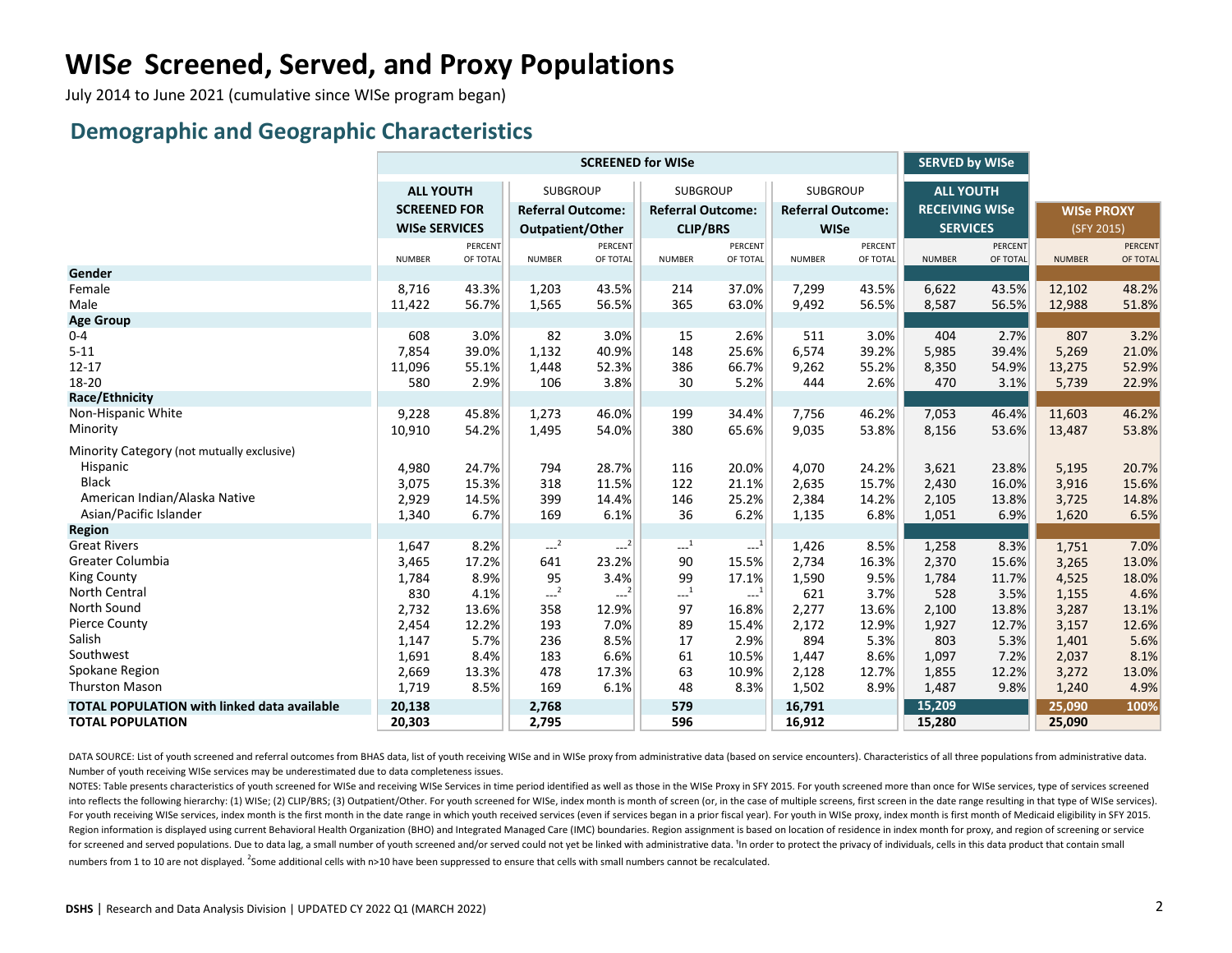July 2020 to June 2021 (SFY 2021; last 4 quarters of data available)

#### **Demographic and Geographic Characteristics**

|                                                    |                      |          |                          | <b>SCREENED for WISe</b> |                                                       | <b>SERVED by WISe</b> |                          |          |                       |          |                   |          |
|----------------------------------------------------|----------------------|----------|--------------------------|--------------------------|-------------------------------------------------------|-----------------------|--------------------------|----------|-----------------------|----------|-------------------|----------|
|                                                    | <b>ALL YOUTH</b>     |          | <b>SUBGROUP</b>          |                          | <b>SUBGROUP</b>                                       |                       | <b>SUBGROUP</b>          |          | <b>ALL YOUTH</b>      |          |                   |          |
|                                                    | <b>SCREENED FOR</b>  |          | <b>Referral Outcome:</b> |                          | <b>Referral Outcome:</b>                              |                       | <b>Referral Outcome:</b> |          | <b>RECEIVING WISe</b> |          | <b>WISe PROXY</b> |          |
|                                                    | <b>WISe SERVICES</b> |          | Outpatient/Other         |                          | <b>CLIP/BRS</b>                                       |                       | <b>WISe</b>              |          | <b>SERVICES</b>       |          | (SFY 2015)        |          |
|                                                    |                      | PERCENT  |                          | PERCENT                  |                                                       | PERCENT               |                          | PERCENT  |                       | PERCENT  |                   | PERCENT  |
|                                                    | <b>NUMBER</b>        | OF TOTAL | <b>NUMBER</b>            | OF TOTAL                 | <b>NUMBER</b>                                         | OF TOTAL              | <b>NUMBER</b>            | OF TOTAL | <b>NUMBER</b>         | OF TOTAL | <b>NUMBER</b>     | OF TOTAL |
| Gender                                             |                      |          |                          |                          |                                                       |                       |                          |          |                       |          |                   |          |
| Female                                             | 2,412                | 46.5%    | 306                      | 44.8%                    | 65                                                    | 31.4%                 | 2,041                    | 47.5%    | 2,814                 | 46.0%    | 12,102            | 48.2%    |
| Male                                               | 2,778                | 53.5%    | 377                      | 55.2%                    | 142                                                   | 68.6%                 | 2,259                    | 52.5%    | 3,307                 | 54.0%    | 12,988            | 51.8%    |
| <b>Age Group</b>                                   |                      |          |                          |                          |                                                       |                       |                          |          |                       |          |                   |          |
| $0 - 4$                                            | 182                  | 3.5%     | $--2$                    | $---2$                   | $\cdots$ <sup>1</sup>                                 | $-1$                  | 157                      | 3.7%     | 214                   | 3.5%     | 807               | 3.2%     |
| $5 - 11$                                           | 1,938                | 37.3%    | 276                      | 40.4%                    | 50                                                    | 24.2%                 | 1,612                    | 37.5%    | 2,321                 | 37.9%    | 5,269             | 21.0%    |
| $12 - 17$                                          | 2,857                | 55.0%    | 344                      | 50.4%                    | 135                                                   | 65.2%                 | 2,378                    | 55.3%    | 3,318                 | 54.2%    | 13,275            | 52.9%    |
| 18-20                                              | 213                  | 4.1%     | 40                       | $\overline{0}$           | 20                                                    | $\overline{0}$        | 153                      | 3.6%     | 268                   | 4.4%     | 5,739             | 22.9%    |
| Race/Ethnicity                                     |                      |          |                          |                          |                                                       |                       |                          |          |                       |          |                   |          |
| Non-Hispanic White                                 | 2,450                | 47.2%    | 299                      | 43.8%                    | 81                                                    | 39.1%                 | 2,070                    | 48.1%    | 2,948                 | 48.2%    | 11,603            | 46.2%    |
| Minority                                           | 2,740                | 52.8%    | 384                      | 56.2%                    | 126                                                   | 60.9%                 | 2,230                    | 51.9%    | 3,173                 | 51.8%    | 13,487            | 53.8%    |
| Minority Category (not mutually exclusive)         |                      |          |                          |                          |                                                       |                       |                          |          |                       |          |                   |          |
| Hispanic                                           | 1,271                | 24.5%    | 221                      | 32.4%                    | 39                                                    | 18.8%                 | 1,011                    | 23.5%    | 1,348                 | 22.0%    | 5,195             | 20.7%    |
| <b>Black</b>                                       | 818                  | 15.8%    | 92                       | 13.5%                    | 38                                                    | 18.4%                 | 688                      | 16.0%    | 988                   | 16.1%    | 3,916             | 15.6%    |
| American Indian/Alaska Native                      | 719                  | 13.9%    | 95                       | 13.9%                    | 52                                                    | 25.1%                 | 572                      | 13.3%    | 821                   | 13.4%    | 3,725             | 14.8%    |
| Asian/Pacific Islander                             | 330                  | 6.4%     | 42                       | 6.1%                     | 13                                                    | 6.3%                  | 275                      | 6.4%     | 410                   | 6.7%     | 1,620             | 6.5%     |
| <b>Region</b>                                      |                      |          |                          |                          |                                                       |                       |                          |          |                       |          |                   |          |
| <b>Great Rivers</b>                                | 553                  | 10.7%    | $-2$                     | $---2$                   | $\cdots$ <sup>1</sup>                                 | $-1$                  | 485                      | 11.3%    | 649                   | 10.6%    | 1,751             | 7.0%     |
| Greater Columbia                                   | 767                  | 14.8%    | 165                      | 24.2%                    | 24                                                    | 11.6%                 | 578                      | 13.4%    | 813                   | 13.3%    | 3,265             | 13.0%    |
| <b>King County</b>                                 | 497                  | 9.6%     | 27                       | 4.0%                     | 27                                                    | 13.0%                 | 443                      | 10.3%    | 685                   | 11.2%    | 4,525             | 18.0%    |
| North Central                                      | 224                  | 4.3%     | $-2$                     | $---2$                   | $\begin{smallmatrix} &1\\&\ddots\end{smallmatrix}$    | $-1$                  | 166                      | 3.9%     | 174                   | 2.8%     | 1,155             | 4.6%     |
| North Sound                                        | 707                  | 13.6%    | 35                       | 5.1%                     | 27                                                    | 13.0%                 | 645                      | 15.0%    | 907                   | 14.8%    | 3,287             | 13.1%    |
| <b>Pierce County</b>                               | 591                  | 11.4%    | 120                      | 17.6%                    | 15                                                    | 7.2%                  | 456                      | 10.6%    | 691                   | 11.3%    | 3,157             | 12.6%    |
| Salish                                             | 359                  | 6.9%     | $-2$                     | $---2$                   | $\begin{smallmatrix}&&1\\&&-1\\1&&&\end{smallmatrix}$ | $-1$                  | 293                      | 6.8%     | 408                   | 6.7%     | 1,401             | 5.6%     |
| Southwest                                          | 362                  | 7.0%     | $-2$                     | $-2$                     | $\cdots$ <sup>1</sup>                                 | $\cdots^{1}$          | 328                      | 7.6%     | 425                   | 6.9%     | 2,037             | 8.1%     |
| Spokane Region                                     | 870                  | 16.8%    | 114                      | 16.7%                    | 89                                                    | 43.0%                 | 667                      | 15.5%    | 846                   | 13.8%    | 3,272             | 13.0%    |
| <b>Thurston Mason</b>                              | 260                  | 5.0%     | $\mathbf{L}^1$           | $-1$                     | $--2$                                                 | $-2$                  | 239                      | 5.6%     | 523                   | 8.5%     | 1,240             | 4.9%     |
| <b>TOTAL POPULATION with linked data available</b> | 5,190                |          | 683                      |                          | 207                                                   |                       | 4,300                    |          | 6,121                 |          | 25,090            | 100%     |
| <b>TOTAL POPULATION</b>                            | 5,220                |          | 687                      |                          | 210                                                   |                       | 4,323                    |          | 6,144                 |          | 25,090            |          |

DATA SOURCE: List of youth screened and referral outcomes from BHAS data, list of youth receiving WISe and in WISe proxy from administrative data (based on service encounters). Characteristics of all three populations from Number of youth receiving WISe services may be underestimated due to data completeness issues.

NOTES: Table presents characteristics of youth screened for WISe and receiving WISe Services in time period identified as well as those in the WISe Proxy in SFY 2015. For youth screened more than once for WISe services, ty into reflects the following hierarchy: (1) WISe; (2) CLIP/BRS; (3) Outpatient/Other. For youth screened for WISe, index month is month of screen (or, in the case of multiple screens, first screen in the date range resultin For youth receiving WISe services, index month is the first month in the date range in which youth received services (even if services began in a prior fiscal year). For youth in WISe proxy, index month is first month of M Region information is displayed using current Behavioral Health Organization (BHO) and Integrated Managed Care (IMC) boundaries. Region assignment is based on location of residence in index month for proxy, and region of s for screened and served populations. Due to data lag, a small number of youth screened and/or served could not yet be linked with administrative data. 'In order to protect the privacy of individuals, cells in this data pro numbers from 1 to 10 are not displayed. <sup>2</sup>Some additional cells with n>10 have been suppressed to ensure that cells with small numbers cannot be recalculated.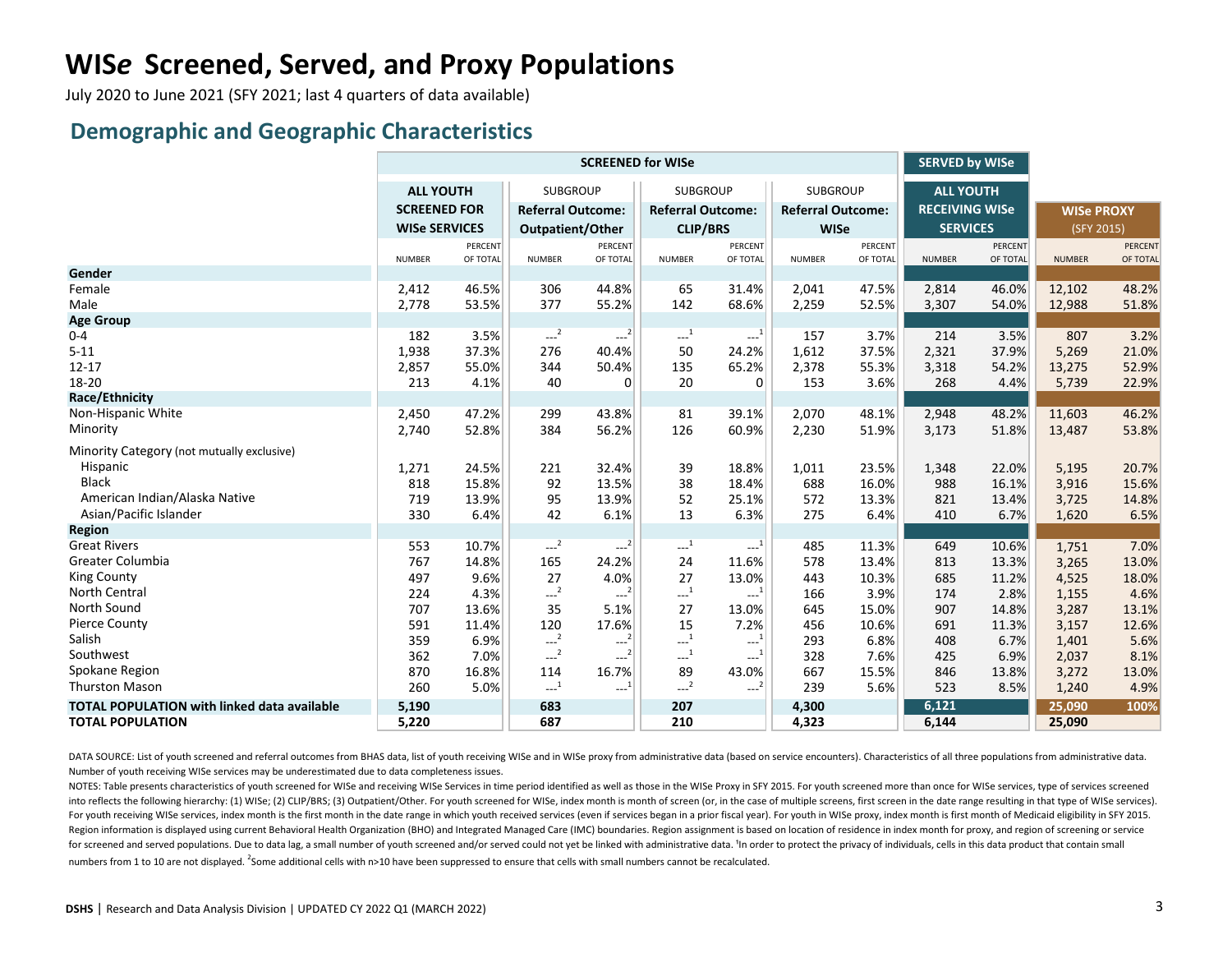July 2014 to June 2021 (cumulative since WISe program began)

#### **Behavioral Health and Services,** 12 Month Period

|                                                                |                      |          |                          | <b>SCREENED for WISe</b> |                          | <b>SERVED by WISe</b> |                          |          |                       |          |                   |          |
|----------------------------------------------------------------|----------------------|----------|--------------------------|--------------------------|--------------------------|-----------------------|--------------------------|----------|-----------------------|----------|-------------------|----------|
|                                                                | <b>ALL YOUTH</b>     |          | SUBGROUP                 |                          | <b>SUBGROUP</b>          |                       | <b>SUBGROUP</b>          |          | <b>ALL YOUTH</b>      |          |                   |          |
|                                                                | <b>SCREENED FOR</b>  |          | <b>Referral Outcome:</b> |                          | <b>Referral Outcome:</b> |                       | <b>Referral Outcome:</b> |          | <b>RECEIVING WISe</b> |          | <b>WISe PROXY</b> |          |
|                                                                | <b>WISe SERVICES</b> |          | Outpatient/Other         |                          | <b>CLIP/BRS</b>          |                       | <b>WISe</b>              |          | <b>SERVICES</b>       |          | (SFY 2015)        |          |
|                                                                |                      | PERCENT  |                          | PERCENT                  |                          | PERCENT               |                          | PERCENT  |                       | PERCENT  |                   | PERCENT  |
|                                                                | <b>NUMBER</b>        | OF TOTAL | <b>NUMBER</b>            | OF TOTAL                 | <b>NUMBER</b>            | OF TOTAL              | <b>NUMBER</b>            | OF TOTAL | <b>NUMBER</b>         | OF TOTAL | <b>NUMBER</b>     | OF TOTAL |
| <b>Behavioral Health Treatment Need Flags</b>                  |                      |          |                          |                          |                          |                       |                          |          |                       |          |                   |          |
| No known behavioral health treatment need                      | 2,960                | 14.7%    | 662                      | 23.9%                    | 68                       | 11.7%                 | 2,230                    | 13.3%    | 1,323                 | 8.7%     | $\mathbf{0}$      | 0.0%     |
| Mental health treatment need                                   | 17,016               | 84.5%    | 2,082                    | 75.2%                    | 505                      | 87.2%                 | 14,429                   | 85.9%    | 13,795                | 90.7%    | 25,090            | 100.0%   |
| Alcohol or drug treatment need                                 | 2,339                | 11.6%    | 249                      | 9.0%                     | 113                      | 19.5%                 | 1,977                    | 11.8%    | 1,907                 | 12.5%    | 6,800             | 27.1%    |
| Co-occurring (MH + SUD) treatment need                         | 2,197                | 10.9%    | 228                      | 8.2%                     | 108                      | 18.7%                 | 1,861                    | 11.1%    | 1,830                 | 12.0%    | 6,800             | 27.1%    |
| <b>Mental Health Diagnosis History</b>                         |                      |          |                          |                          |                          |                       |                          |          |                       |          |                   |          |
| Psychotic disorder                                             | 1,357                | 6.7%     | 109                      | 3.9%                     | 49                       | 8.5%                  | 1,199                    | 7.1%     | 1,295                 | 8.5%     | 2,625             | 10.5%    |
| Mania/bipolar disorder                                         | 1,373                | 6.8%     | 100                      | 3.6%                     | 54                       | 9.3%                  | 1,219                    | 7.3%     | 1,265                 | 8.3%     | 4,673             | 18.6%    |
| Depression                                                     | 8,418                | 41.8%    | 903                      | 32.6%                    | 213                      | 36.8%                 | 7,302                    | 43.5%    | 7,315                 | 48.1%    | 11,537            | 46.0%    |
| Anxiety                                                        | 9,936                | 49.3%    | 1,095                    | 39.6%                    | 294                      | 50.8%                 | 8,547                    | 50.9%    | 8,559                 | 56.3%    | 12,232            | 48.8%    |
| ADHD                                                           | 7,267                | 36.1%    | 724                      | 26.2%                    | 223                      | 38.5%                 | 6,320                    | 37.6%    | 6,152                 | 40.4%    | 7,161             | 28.5%    |
| Disruptive/impulse/conduct                                     | 6,043                | 30.0%    | 575                      | 20.8%                    | 188                      | 32.5%                 | 5,280                    | 31.4%    | 5,413                 | 35.6%    | 4,989             | 19.9%    |
| Adjustment disorder                                            | 3,624                | 18.0%    | 440                      | 15.9%                    | 125                      | 21.6%                 | 3,059                    | 18.2%    | 2,969                 | 19.5%    | 3,016             | 12.0%    |
| <b>Mental Health Prescription History</b>                      |                      |          |                          |                          |                          |                       |                          |          |                       |          |                   |          |
| Antipsychotic                                                  | 3,443                | 17.1%    | 285                      | 10.3%                    | 114                      | 19.7%                 | 3,044                    | 18.1%    | 3,146                 | 20.7%    | 4,436             | 17.7%    |
| Antimania                                                      | 271                  | 1.3%     | $-2$                     | $---2$                   | $\mathbf{L}^{-1}$        | $-1$                  | 248                      | 1.5%     | 271                   | 1.8%     | 436               | 1.7%     |
| Antidepressants                                                | 6,492                | 32.2%    | 652                      | 23.6%                    | 187                      | 32.3%                 | 5,653                    | 33.7%    | 5,619                 | 36.9%    | 9,442             | 37.6%    |
| Antianxiety                                                    | 2,619                | 13.0%    | 266                      | 9.6%                     | 92                       | 15.9%                 | 2,261                    | 13.5%    | 2,321                 | 15.3%    | 4,702             | 18.7%    |
| <b>ADHD</b>                                                    | 5,985                | 29.7%    | 599                      | 21.6%                    | 168                      | 29.0%                 | 5,218                    | 31.1%    | 5,051                 | 33.2%    | 6,299             | 25.1%    |
| If any above Rx, mental health treatment received <sup>3</sup> | 10,042               | 95.7%    | 1,069                    | 95.3%                    | 284                      | 87.9%                 | 8,689                    | 96.0%    | 8,593                 | 97.2%    | 12,796            | 85.4%    |
| <b>Mental Health Service History</b>                           |                      |          |                          |                          |                          |                       |                          |          |                       |          |                   |          |
| MH inpatient                                                   | 2,128                | 10.6%    | 195                      | 7.0%                     | 47                       | 8.1%                  | 1,886                    | 11.2%    | 2,077                 | 13.7%    | 1,909             | 7.6%     |
| MH outpatient                                                  | 16,036               | 79.6%    | 1,923                    | 69.5%                    | 450                      | 77.7%                 | 13,663                   | 81.4%    | 13,256                | 87.2%    | 21,510            | 85.7%    |
| Any SUD services                                               | 1,183                | 5.9%     | 142                      | 5.1%                     | 77                       | 13.3%                 | 964                      | 5.7%     | 915                   | 6.0%     | 4,595             | 18.3%    |
| <b>DCYF Behavioral Rehabilitation Services</b>                 | 934                  | 4.6%     | 41                       | 1.5%                     | 349                      | 60.3%                 | 544                      | 3.2%     | 449                   | 3.0%     | 972               | 3.9%     |
| <b>TOTAL POPULATION with linked data available</b>             | 20,138               |          | 2,768                    |                          | 579                      |                       | 16,791                   |          | 15,209                |          | 25,090            | 100%     |
| <b>TOTAL POPULATION</b>                                        | 20,303               |          | 2,795                    |                          | 596                      |                       | 16,912                   |          | 15,280                |          | 25,090            |          |

NOTES: Table presents data on behavioral health and services in 12 months prior to the month of screening (youth screened for WISe services), the 12 months prior to the first month of WISe services in the time period (yout services), or the 12 months of the SFY (WISe proxy population). Where measurement concepts have changed, proxy numbers have been refreshed. See page 3 for additional details. <sup>1</sup>In order to protect the privacy of individua product that contain small numbers from 1 to 10 are not displayed. <sup>2</sup>Some additional cells with n>10 have been suppressed to ensure that cells with small numbers cannot be recalculated. <sup>3</sup>Includes outpatient mental healt HCA, or Tribal Authorities. BRS data is incomplete from April - May 2021 due to data availability.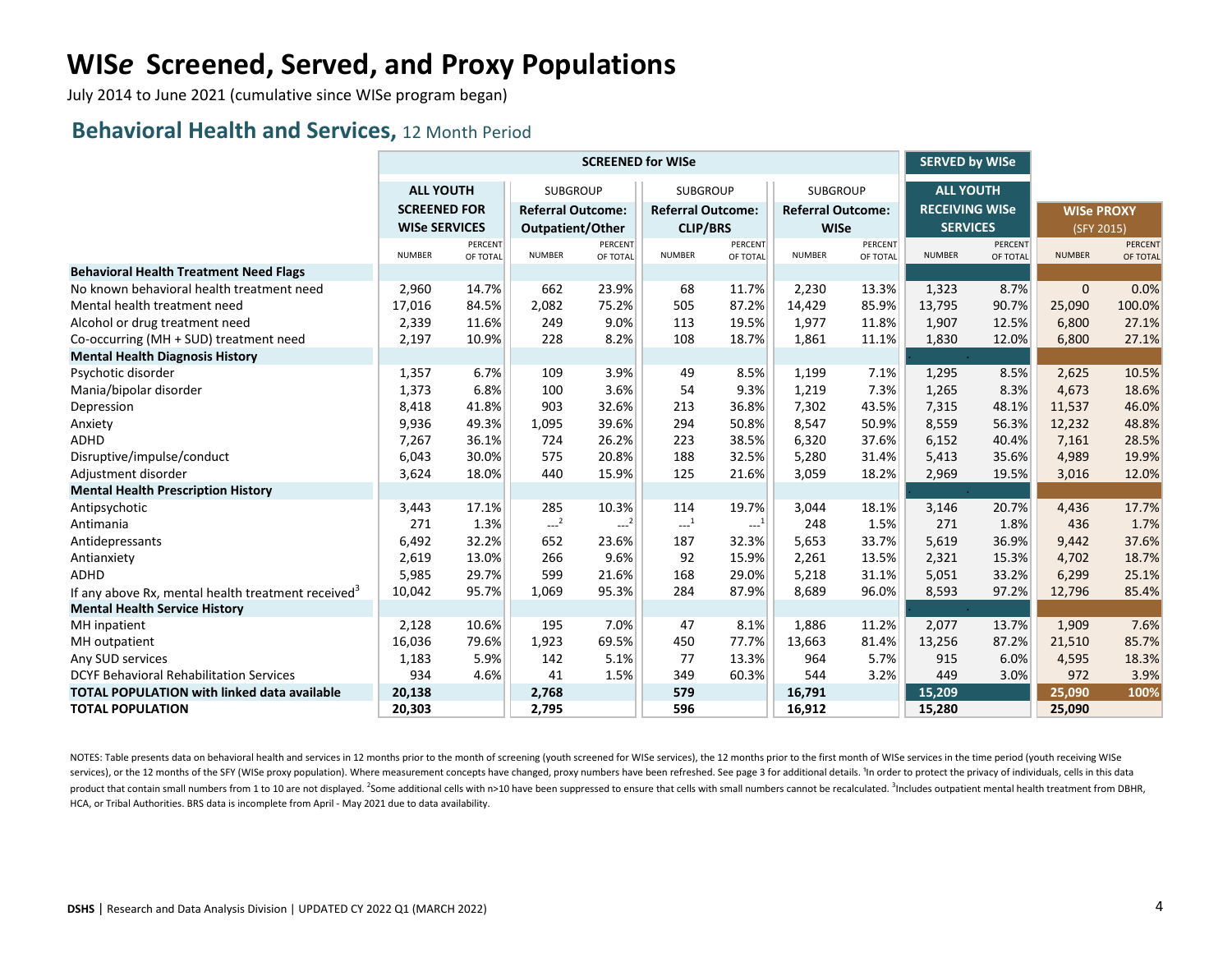July 2020 to June 2021 (SFY 2021; last 4 quarters of data available)

#### **Behavioral Health and Services,** 12 Month Period

|                                                                                            |                      |                |                                                       | <b>SCREENED for WISe</b> |                          | <b>SERVED by WISe</b> |                          |                |                       |          |                   |                |
|--------------------------------------------------------------------------------------------|----------------------|----------------|-------------------------------------------------------|--------------------------|--------------------------|-----------------------|--------------------------|----------------|-----------------------|----------|-------------------|----------------|
|                                                                                            | <b>ALL YOUTH</b>     |                | <b>SUBGROUP</b>                                       |                          | <b>SUBGROUP</b>          |                       | SUBGROUP                 |                | <b>ALL YOUTH</b>      |          |                   |                |
|                                                                                            | <b>SCREENED FOR</b>  |                | <b>Referral Outcome:</b>                              |                          | <b>Referral Outcome:</b> |                       | <b>Referral Outcome:</b> |                | <b>RECEIVING WISe</b> |          | <b>WISe PROXY</b> |                |
|                                                                                            | <b>WISe SERVICES</b> |                | Outpatient/Other                                      |                          | <b>CLIP/BRS</b>          |                       | <b>WISe</b>              |                | <b>SERVICES</b>       |          | (SFY 2015)        |                |
|                                                                                            |                      | <b>PERCENT</b> |                                                       | <b>PERCENT</b>           |                          | PERCENT               |                          | <b>PERCENT</b> |                       | PERCENT  |                   | <b>PERCENT</b> |
|                                                                                            | <b>NUMBER</b>        | OF TOTAL       | <b>NUMBER</b>                                         | OF TOTAL                 | <b>NUMBER</b>            | OF TOTAL              | <b>NUMBER</b>            | OF TOTAL       | <b>NUMBER</b>         | OF TOTAL | <b>NUMBER</b>     | OF TOTAL       |
| <b>Behavioral Health Treatment Need Flags</b><br>No known behavioral health treatment need |                      |                |                                                       |                          |                          | 6.8%                  |                          |                |                       |          | $\mathbf{0}$      |                |
| Mental health treatment need                                                               | 920                  | 17.7%<br>81.5% | 188<br>489                                            | 27.5%<br>71.6%           | 14                       |                       | 718                      | 16.7%          | 414                   | 6.8%     |                   | 0.0%           |
|                                                                                            | 4,230                |                |                                                       |                          | 193                      | 93.2%                 | 3,548                    | 82.5%          | 5,686<br>692          | 92.9%    | 25,090            | 100.0%         |
| Alcohol or drug treatment need                                                             | 523<br>487           | 10.1%<br>9.4%  | 45<br>39                                              | 6.6%<br>5.7%             | 28<br>28                 | 13.5%<br>13.5%        | 450<br>420               | 10.5%<br>9.8%  | 679                   | 11.3%    | 6,800<br>6,800    | 27.1%<br>27.1% |
| Co-occurring (MH + SUD) treatment need                                                     |                      |                |                                                       |                          |                          |                       |                          |                |                       | 11.1%    |                   |                |
| <b>Mental Health Diagnosis History</b>                                                     | 340                  | 6.6%           | 28                                                    | 4.1%                     | 20                       | 9.7%                  | 292                      | 6.8%           | 534                   | 8.7%     |                   | 10.5%          |
| Psychotic disorder<br>Mania/bipolar disorder                                               | 255                  | 4.9%           | 25                                                    | 3.7%                     | 13                       | 6.3%                  | 217                      | 5.0%           | 382                   | 6.2%     | 2,625<br>4,673    | 18.6%          |
|                                                                                            | 2,102                | 40.5%          | 205                                                   | 30.0%                    | 88                       | 42.5%                 | 1,809                    | 42.1%          | 3,058                 | 50.0%    | 11,537            | 46.0%          |
| Depression                                                                                 | 2,720                | 52.4%          | 281                                                   | 41.1%                    | 135                      | 65.2%                 | 2,304                    | 53.6%          | 3,942                 | 64.4%    | 12,232            | 48.8%          |
| Anxiety<br>ADHD                                                                            |                      | 35.8%          | 186                                                   | 27.2%                    | 109                      | 52.7%                 |                          | 36.3%          |                       | 43.9%    |                   |                |
| Disruptive/impulse/conduct                                                                 | 1,857<br>1,442       | 27.8%          | 136                                                   | 19.9%                    | 90                       | 43.5%                 | 1,562                    | 28.3%          | 2,688<br>2,198        | 35.9%    | 7,161<br>4,989    | 28.5%<br>19.9% |
| Adjustment disorder                                                                        | 902                  | 17.4%          | 118                                                   | 17.3%                    | 41                       | 19.8%                 | 1,216<br>743             | 17.3%          | 1,289                 | 21.1%    | 3,016             | 12.0%          |
| <b>Mental Health Prescription History</b>                                                  |                      |                |                                                       |                          |                          |                       |                          |                |                       |          |                   |                |
| Antipsychotic                                                                              | 976                  | 18.8%          | 79                                                    | 11.6%                    | 65                       | 31.4%                 | 832                      | 19.3%          | 1,507                 | 24.6%    | 4,436             | 17.7%          |
| Antimania                                                                                  | 93                   | 1.8%           | $\begin{smallmatrix} &1\\&\text{-} \end{smallmatrix}$ | $---1$                   | $\mathbf{L}^{-1}$        | $-1$                  | 81                       | 1.9%           | 141                   | 2.3%     | 436               | 1.7%           |
| Antidepressants                                                                            | 1,742                | 33.6%          | 153                                                   | 22.4%                    | 105                      | 50.7%                 | 1,484                    | 34.5%          | 2,460                 | 40.2%    | 9,442             | 37.6%          |
| Antianxiety                                                                                | 840                  | 16.2%          | 83                                                    | 12.2%                    | 46                       | 22.2%                 | 711                      | 16.5%          | 1,230                 | 20.1%    | 4,702             | 18.7%          |
| ADHD                                                                                       | 1,581                | 30.5%          | 157                                                   | 23.0%                    | 111                      | 53.6%                 | 1,313                    | 30.5%          | 2,297                 | 37.5%    | 6,299             | 25.1%          |
| If any above Rx, mental health treatment received <sup>3</sup>                             | 2,565                | 94.6%          | 249                                                   | 91.2%                    | 149                      | 94.9%                 | 2,167                    | 95.0%          | 3,742                 | 98.2%    | 12,796            | 85.4%          |
| <b>Mental Health Service History</b>                                                       |                      |                |                                                       |                          |                          |                       |                          |                |                       |          |                   |                |
| MH inpatient                                                                               | 602                  | 11.6%          | 45                                                    | 6.6%                     | 22                       | 10.6%                 | 535                      | 12.4%          | 901                   | 14.7%    | 1,909             | 7.6%           |
| MH outpatient                                                                              | 3,931                | 75.7%          | 444                                                   | 65.0%                    | 182                      | 87.9%                 | 3,305                    | 76.9%          | 5,533                 | 90.4%    | 21,510            | 85.7%          |
| Any SUD services                                                                           | 174                  | 3.4%           | $-2$                                                  | $-2$                     | $-1$                     | $-1$                  | 149                      | 3.5%           | 265                   | 4.3%     | 4,595             | 18.3%          |
| <b>DCYF Behavioral Rehabilitation Services</b>                                             | 454                  | 8.7%           | 49                                                    | 7.2%                     | 176                      | 85.0%                 | 229                      | 5.3%           | 270                   | 4.4%     | 972               | 3.9%           |
| <b>TOTAL POPULATION with linked data available</b>                                         | 5,190                |                | 683                                                   |                          | 207                      |                       | 4,300                    |                | 6,121                 |          | 25,090            | 100%           |
| <b>TOTAL POPULATION</b>                                                                    | 5,220                |                | 687                                                   |                          | 210                      |                       | 4,323                    |                | 6,144                 |          | 25,090            |                |
|                                                                                            |                      |                |                                                       |                          |                          |                       |                          |                |                       |          |                   |                |

NOTES: Table presents data on behavioral health and services in 12 months prior to the month of screening (youth screened for WISe services), the 12 months prior to the first month of WISe services in the time period (yout services), or the 12 months of the SFY (WISe proxy population). Where measurement concepts have changed, proxy numbers have been refreshed. See page 3 for additional details. In order to protect the privacy of individuals, product that contain small numbers from 1 to 10 are not displayed. <sup>2</sup>Some additional cells with n>10 have been suppressed to ensure that cells with small numbers cannot be recalculated. <sup>3</sup>Includes outpatient mental healt HCA, or Tribal Authorities. BRS data is incomplete from April - May 2021 due to data availability.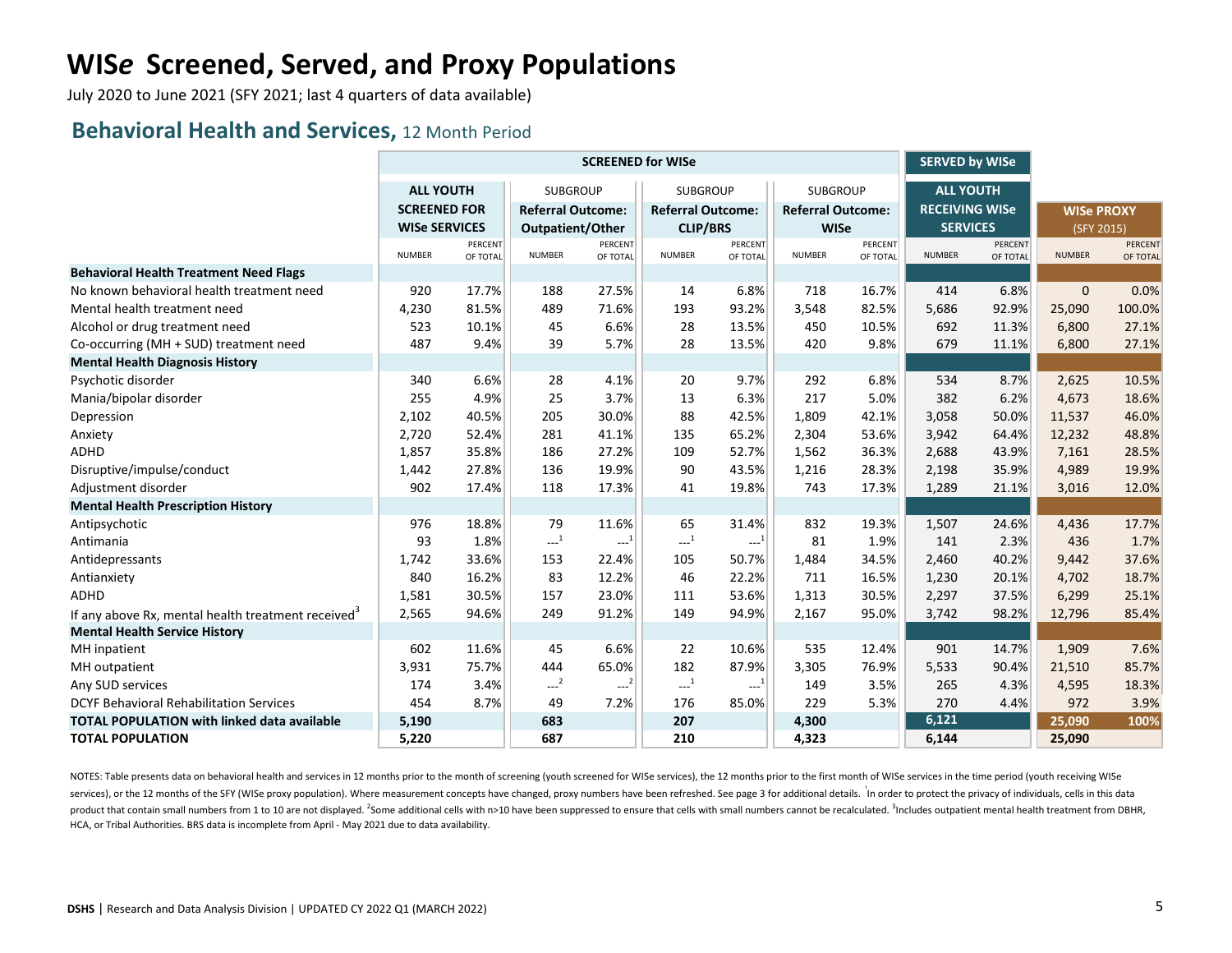July 2014 to June 2021 (cumulative since WISe program began)

#### **Social and Health Services,** 12 Month Period

|                                                       |                                         |                |                                                                                                                               | <b>SCREENED for WISe</b> |                                             | <b>SERVED by WISe</b> |                                             |                |                                           |                |                   |          |
|-------------------------------------------------------|-----------------------------------------|----------------|-------------------------------------------------------------------------------------------------------------------------------|--------------------------|---------------------------------------------|-----------------------|---------------------------------------------|----------------|-------------------------------------------|----------------|-------------------|----------|
|                                                       | <b>ALL YOUTH</b><br><b>SCREENED FOR</b> |                | <b>SUBGROUP</b><br><b>Referral Outcome:</b>                                                                                   |                          | <b>SUBGROUP</b><br><b>Referral Outcome:</b> |                       | <b>SUBGROUP</b><br><b>Referral Outcome:</b> |                | <b>ALL YOUTH</b><br><b>RECEIVING WISe</b> |                | <b>WISe PROXY</b> |          |
|                                                       | <b>WISe SERVICES</b>                    | <b>PERCENT</b> | Outpatient/Other                                                                                                              | <b>PERCENT</b>           | <b>CLIP/BRS</b>                             | PERCENT               | <b>WISe</b>                                 | <b>PERCENT</b> | <b>SERVICES</b>                           | <b>PERCENT</b> | (SFY 2015)        | PERCENT  |
|                                                       | <b>NUMBER</b>                           | OF TOTAL       | <b>NUMBER</b>                                                                                                                 | OF TOTAL                 | <b>NUMBER</b>                               | OF TOTAL              | <b>NUMBER</b>                               | OF TOTAL       | <b>NUMBER</b>                             | OF TOTAL       | <b>NUMBER</b>     | OF TOTAL |
| <b>Child Welfare History</b>                          |                                         |                |                                                                                                                               |                          |                                             |                       |                                             |                |                                           |                |                   |          |
| <b>Behavioral Rehabilitation Services (BRS)</b>       | 934                                     | 4.6%           | 41                                                                                                                            | 1.5%                     | 349                                         | 60.3%                 | 544                                         | 3.2%           | 449                                       | 3.0%           | 972               | 3.9%     |
| <b>Foster Care</b>                                    | 3,448                                   | 17.1%          | 354                                                                                                                           | 12.8%                    | 535                                         | 92.4%                 | 2,559                                       | 15.2%          | 2,161                                     | 14.2%          | 3,873             | 15.4%    |
| Any DCYF Child Welfare Services                       | 10,933                                  | 54.3%          | 1,257                                                                                                                         | 45.4%                    | 567                                         | 97.9%                 | 9,109                                       | 54.2%          | 8,365                                     | 55.0%          | 10,300            | 41.1%    |
| <b>Juvenile Justice History</b>                       |                                         |                |                                                                                                                               |                          |                                             |                       |                                             |                | $\sim$                                    |                |                   |          |
| Juvenile Rehabilitation Services (JR)                 | 384                                     | 1.9%           | 40                                                                                                                            | 1.4%                     | 32                                          | 5.5%                  | 312                                         | 1.9%           | 247                                       | 1.6%           | 972               | 3.9%     |
| Any arrests                                           | 1,310                                   | 6.5%           | 98                                                                                                                            | 3.5%                     | 89                                          | 15.4%                 | 1,123                                       | 6.7%           | 1,031                                     | 6.8%           | 3,840             | 15.3%    |
| Any convictions                                       | 1,475                                   | 7.3%           | 135                                                                                                                           | 4.9%                     | 99                                          | 17.1%                 | 1,241                                       | 7.4%           | 1,194                                     | 7.9%           | 5,534             | 22.1%    |
| Any juvenile justice (JR, arrests, convictions)       | 2,079                                   | 10.3%          | 188                                                                                                                           | 6.8%                     | 145                                         | 25.0%                 | 1,746                                       | 10.4%          | 1,633                                     | 10.7%          | 6,903             | 27.5%    |
| Developmental Disabilities Admin (DDA) History        |                                         |                |                                                                                                                               |                          |                                             |                       |                                             |                |                                           |                |                   |          |
| Any DDA services                                      | 1,048                                   | 5.2%           | 130                                                                                                                           | 4.7%                     | 80                                          | 13.8%                 | 838                                         | 5.0%           | 787                                       | 5.2%           | 1,112             | 4.4%     |
| <b>Economic Services Administration (ESA) History</b> |                                         |                |                                                                                                                               |                          |                                             |                       |                                             |                |                                           |                |                   |          |
| <b>Basic Food</b>                                     | 12,068                                  | 59.9%          | 1,733                                                                                                                         | 62.6%                    | 169                                         | 29.2%                 | 10,166                                      | 60.5%          | 9,302                                     | 61.2%          | 16,379            | 65.3%    |
| <b>TANF</b>                                           | 3,990                                   | 19.8%          | 569                                                                                                                           | 20.6%                    | 100                                         | 17.3%                 | 3,321                                       | 19.8%          | 3,038                                     | 20.0%          | 4,465             | 17.8%    |
| <b>Health Care Authority (HCA) History</b>            |                                         |                |                                                                                                                               |                          |                                             |                       |                                             |                |                                           |                |                   |          |
| Any ER visits                                         | 9,309                                   | 46.2%          | 1,141                                                                                                                         | 41.2%                    | 272                                         | 47.0%                 | 7,896                                       | 47.0%          | 7,652                                     | 50.3%          | 13,439            | 53.6%    |
| Any ER visits with mental health diagnosis            | 4,568                                   | 22.7%          | 415                                                                                                                           | 15.0%                    | 120                                         | 20.7%                 | 4,033                                       | 24.0%          | 4,271                                     | 28.1%          | 5,755             | 22.9%    |
| Any ER visits with substance use disorder diagnosis   | 664                                     | 3.3%           | 71                                                                                                                            | 2.6%                     | 37                                          | 6.4%                  | 556                                         | 3.3%           | 520                                       | 3.4%           | 3,024             | 12.1%    |
| <b>Out-of-Home Placement History</b>                  |                                         |                |                                                                                                                               |                          |                                             |                       |                                             |                |                                           |                |                   |          |
| Out-of-home placement and                             |                                         |                | Includes foster care, CLIP, state hospital, community psychiatric inpatient, residential habilitation center, JR institution. |                          |                                             |                       |                                             |                |                                           |                |                   |          |
| psychiatric hospitalizations                          | 5,309                                   | 26.4%          | 535                                                                                                                           | 19.3%                    | 544                                         | 94.0%                 | 4,230                                       | 25.2%          | 4,034                                     | 26.5%          | 5,941             | 23.7%    |
| <b>TOTAL POPULATION with linked data available</b>    | 20,138                                  |                | 2,768                                                                                                                         |                          | 579                                         |                       | 16,791                                      |                | 15,209                                    |                | 25,090            | 100%     |
| <b>TOTAL POPULATION</b>                               | 20,303                                  |                | 2,795                                                                                                                         |                          | 596                                         |                       | 16,912                                      |                | 15,280                                    |                | 25,090            |          |

NOTES: Table presents data on social and health services in 12 months prior to the month of screening (youth screened for WISe services), the 12 months prior to the first month of WISe services in the time period (youth re the 12 months of the SFY (WISe proxy population). Where measurement concepts have changed, proxy numbers have been refreshed. See page 3 for additional details. <sup>1</sup>In order to protect the privacy of individuals, cells in t contain small numbers from 1 to 10 are not displayed. <sup>2</sup>Some additional cells with n>10 have been suppressed to ensure that cells with small numbers cannot be recalculated. BRS data is incomplete from April - May 2021 due Juvenile Justice data is underestimated after March 2021 to due to data availability issue.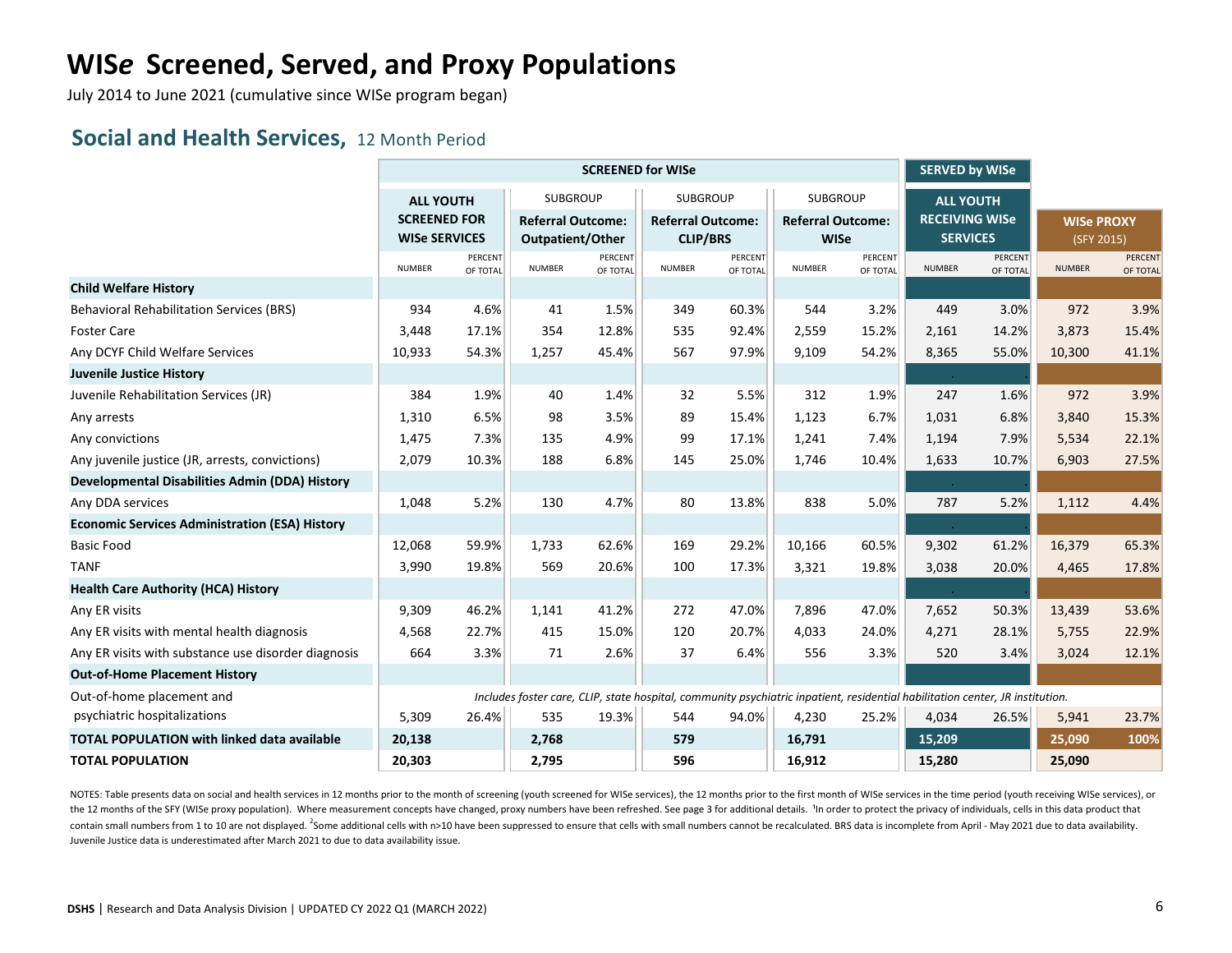July 2020 to June 2021 (SFY 2021; last 4 quarters of data available)

#### **Social and Health Services,** 12 Month Period

|                                                       |                                                                 |                |                                                                                                                               | <b>SCREENED for WISe</b>     |                                             |          |                                             |                | <b>SERVED by WISe</b>                                        |                |                   |                |
|-------------------------------------------------------|-----------------------------------------------------------------|----------------|-------------------------------------------------------------------------------------------------------------------------------|------------------------------|---------------------------------------------|----------|---------------------------------------------|----------------|--------------------------------------------------------------|----------------|-------------------|----------------|
|                                                       | <b>ALL YOUTH</b><br><b>SCREENED FOR</b><br><b>WISe SERVICES</b> |                | <b>SUBGROUP</b><br><b>Referral Outcome:</b>                                                                                   |                              | <b>SUBGROUP</b><br><b>Referral Outcome:</b> |          | <b>SUBGROUP</b><br><b>Referral Outcome:</b> |                | <b>ALL YOUTH</b><br><b>RECEIVING WISe</b><br><b>SERVICES</b> |                | <b>WISe PROXY</b> |                |
|                                                       | <b>NUMBER</b>                                                   | <b>PERCENT</b> | Outpatient/Other<br><b>NUMBER</b>                                                                                             | <b>PERCENT</b>               | <b>CLIP/BRS</b><br><b>NUMBER</b>            | PERCENT  | <b>WISe</b>                                 | <b>PERCENT</b> |                                                              | <b>PERCENT</b> | (SFY 2015)        | <b>PERCENT</b> |
| <b>Child Welfare History</b>                          |                                                                 | OF TOTAL       |                                                                                                                               | OF TOTAL                     |                                             | OF TOTAL | <b>NUMBER</b>                               | OF TOTAL       | <b>NUMBER</b>                                                | OF TOTAL       | <b>NUMBER</b>     | OF TOTAL       |
| <b>Behavioral Rehabilitation Services (BRS)</b>       | 454                                                             | 8.7%           | 49                                                                                                                            | 7.2%                         | 176                                         | 85.0%    | 229                                         | 5.3%           | 270                                                          | 4.4%           | 972               | 3.9%           |
| <b>Foster Care</b>                                    | 1,145                                                           | 22.1%          | 132                                                                                                                           | 19.3%                        | 199                                         | 96.1%    | 814                                         | 18.9%          | 1,060                                                        | 17.3%          | 3,873             | 15.4%          |
| Any DCYF Child Welfare Services                       | 2,800                                                           | 53.9%          | 315                                                                                                                           | 46.1%                        | 205                                         | 99.0%    | 2,280                                       | 53.0%          | 3,352                                                        | 54.8%          | 10,300            | 41.1%          |
| <b>Juvenile Justice History</b>                       |                                                                 |                |                                                                                                                               |                              |                                             |          |                                             |                |                                                              |                |                   |                |
| Juvenile Rehabilitation Services (JR)                 | 157                                                             | 3.0%           | $-2$                                                                                                                          | $\left  \frac{2}{2} \right $ | $-1$                                        | $-1$     | 130                                         | 3.0%           | 118                                                          | 1.9%           | 972               | 3.9%           |
| Any arrests                                           | 258                                                             | 5.0%           | 27                                                                                                                            | 4.0%                         | 17                                          | 8.2%     | 214                                         | 5.0%           | 316                                                          | 5.2%           | 3,840             | 15.3%          |
| Any convictions                                       | 297                                                             | 5.7%           | 32                                                                                                                            | 4.7%                         | 19                                          | 9.2%     | 246                                         | 5.7%           | 379                                                          | 6.2%           | 5,534             | 22.1%          |
| Any juvenile justice (JR, arrests, convictions)       | 459                                                             | 8.8%           | 51                                                                                                                            | 7.5%                         | 32                                          | 15.5%    | 376                                         | 8.7%           | 552                                                          | 9.0%           | 6,903             | 27.5%          |
| Developmental Disabilities Admin (DDA) History        |                                                                 |                |                                                                                                                               |                              |                                             |          |                                             |                |                                                              |                |                   |                |
| Any DDA services                                      | 362                                                             | 7.0%           | 50                                                                                                                            | 7.3%                         | 37                                          | 17.9%    | 275                                         | 6.4%           | 478                                                          | 7.8%           | 1,112             | 4.4%           |
| <b>Economic Services Administration (ESA) History</b> |                                                                 |                |                                                                                                                               |                              |                                             |          |                                             |                |                                                              |                |                   |                |
| <b>Basic Food</b>                                     | 3,286                                                           | 63.3%          | 473                                                                                                                           | 69.3%                        | 67                                          | 32.4%    | 2,746                                       | 63.9%          | 4,047                                                        | 66.1%          | 16,379            | 65.3%          |
| <b>TANF</b>                                           | 1,014                                                           | 19.5%          | 147                                                                                                                           | 21.5%                        | 22                                          | 10.6%    | 845                                         | 19.7%          | 1,210                                                        | 19.8%          | 4,465             | 17.8%          |
| <b>Health Care Authority (HCA) History</b>            |                                                                 |                |                                                                                                                               |                              |                                             |          |                                             |                |                                                              |                |                   |                |
| Any ER visits                                         | 2,171                                                           | 41.8%          | 254                                                                                                                           | 37.2%                        | 89                                          | 43.0%    | 1,828                                       | 42.5%          | 2,924                                                        | 47.8%          | 13,439            | 53.6%          |
| Any ER visits with mental health diagnosis            | 1,105                                                           | 21.3%          | 95                                                                                                                            | 13.9%                        | 38                                          | 18.4%    | 972                                         | 22.6%          | 1,662                                                        | 27.2%          | 5,755             | 22.9%          |
| Any ER visits with substance use disorder diagnosis   | 165                                                             | 3.2%           | $-2$                                                                                                                          | $\mathbb{H}^{\mathbb{Z}^2}$  | $-1$                                        | $-1$     | 141                                         | 3.3%           | 195                                                          | 3.2%           | 3,024             | 12.1%          |
| <b>Out-of-Home Placement History</b>                  |                                                                 |                |                                                                                                                               |                              |                                             |          |                                             |                |                                                              |                |                   |                |
| Out-of-home placement and                             |                                                                 |                | Includes foster care, CLIP, state hospital, community psychiatric inpatient, residential habilitation center, JR institution. |                              |                                             |          |                                             |                |                                                              |                |                   |                |
| psychiatric hospitalizations                          | 1,635                                                           | 31.5%          | 165                                                                                                                           | 24.2%                        | 200                                         | 96.6%    | 1,270                                       | 29.5%          | 1,840                                                        | 30.1%          | 5,941             | 23.7%          |
| <b>TOTAL POPULATION with linked data available</b>    | 5,190                                                           |                | 683                                                                                                                           |                              | 207                                         |          | 4,300                                       |                | 6,121                                                        |                | 25,090            | 100%           |
| <b>TOTAL POPULATION</b>                               | 5,220                                                           |                | 687                                                                                                                           |                              | 210                                         |          | 4,323                                       |                | 6,144                                                        |                | 25,090            |                |

NOTES: Table presents data on social and health services in 12 months prior to the month of screening (youth screened for WISe services), the 12 months prior to the first month of WISe services in the time period (youth re the 12 months of the SFY (WISe proxy population). Where measurement concepts have changed, proxy numbers have been refreshed. See page See page 3 for additional details. <sup>1</sup>In order to protect the privacy of individuals, c product that contain small numbers from 1 to 10 are not displayed. <sup>2</sup>Some additional cells with n>10 have been suppressed to ensure that cells with small numbers cannot be recalculated. BRS data is incomplete from April availability. Juvenile Justice data is underestimated after March 2021 to due to data availability issue.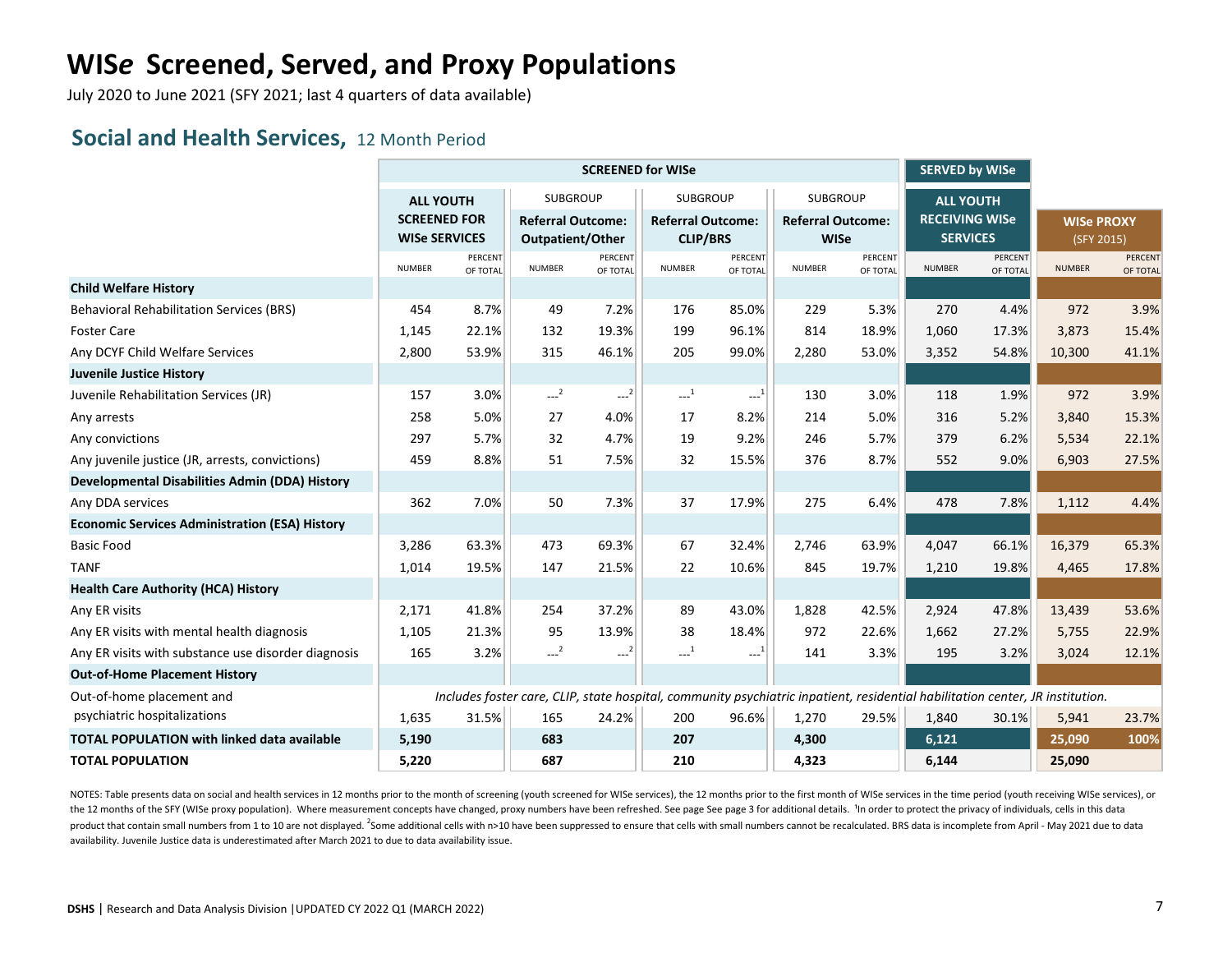July 2014 to June 2021 (cumulative since WISe program began)

#### **Functional Proxy Indicators,** 12 Month Period

|                                                    |                      |                                         |                                              | <b>SCREENED for WISe</b>                      |                          | <b>SERVED by WISe</b> |                          |                     |                                                       |                            |                   |                     |
|----------------------------------------------------|----------------------|-----------------------------------------|----------------------------------------------|-----------------------------------------------|--------------------------|-----------------------|--------------------------|---------------------|-------------------------------------------------------|----------------------------|-------------------|---------------------|
|                                                    | <b>ALL YOUTH</b>     |                                         | SUBGROUP                                     |                                               | <b>SUBGROUP</b>          |                       | <b>SUBGROUP</b>          |                     | <b>ALL YOUTH</b>                                      |                            |                   |                     |
|                                                    | <b>SCREENED FOR</b>  |                                         | <b>Referral Outcome:</b>                     |                                               | <b>Referral Outcome:</b> |                       | <b>Referral Outcome:</b> |                     | <b>RECEIVING WISe</b>                                 |                            | <b>WISe PROXY</b> |                     |
|                                                    | <b>WISe SERVICES</b> |                                         | Outpatient/Other                             |                                               | <b>CLIP/BRS</b>          |                       | <b>WISe</b>              |                     | <b>SERVICES</b>                                       |                            | (SFY 2015)        |                     |
|                                                    | <b>NUMBER</b>        | PERCENT<br>OF TOTAL                     | <b>NUMBER</b>                                | PERCENT<br>OF TOTAL                           | <b>NUMBER</b>            | PERCENT<br>OF TOTAL   | <b>NUMBER</b>            | PERCENT<br>OF TOTAL | <b>NUMBER</b>                                         | <b>PERCENT</b><br>OF TOTAL | <b>NUMBER</b>     | PERCENT<br>OF TOTAL |
| <b>Mental Health Inpatient Stays</b>               |                      |                                         |                                              |                                               |                          |                       |                          |                     |                                                       |                            |                   |                     |
| Child Long Term Inpatient (CLIP)                   | 176                  | 0.9%                                    | $\begin{smallmatrix} &1\\&\end{smallmatrix}$ | $-1$                                          | $-2$                     | $-2$                  | 156                      | 0.9%                | 170                                                   | 1.1%                       | 173               | 0.7%                |
| <b>State Mental Hospitals</b>                      | $-1$                 | $\left\langle \dots \right\rangle ^{1}$ | $\sim$ <sup>1</sup>                          | $\ldots^{(1)}$                                | $\mathbf 0$              | 0.0%                  | $\sim$ <sup>1</sup>      | $\sim$ <sup>1</sup> | $\begin{smallmatrix} &1\\&\text{-} \end{smallmatrix}$ | $\cdots$ <sup>1</sup>      | 113               | 0.5%                |
| Community Inpatient                                | 2,033                | 10.1%                                   | 190                                          | 6.9%                                          | 35                       | 6.0%                  | 1,808                    | 10.8%               | 1,989                                                 | 13.1%                      | 1,757             | 7.0%                |
| <b>Child Welfare Involvement</b>                   |                      |                                         |                                              |                                               |                          |                       |                          |                     |                                                       |                            |                   |                     |
| <b>Behavioral Rehabilitation Services</b>          | 934                  | 4.6%                                    | 41                                           | 1.5%                                          | 349                      | 60.3%                 | 544                      | 3.2%                | 449                                                   | 3.0%                       | 972               | 3.9%                |
| Other intensive services                           | 275                  | 1.4%                                    | $-1$                                         | $-1$                                          | $-2$                     | $--2$                 | 172                      | 1.0%                | 121                                                   | 0.8%                       | 257               | 1.0%                |
| In placement in year with >3 lifetime out-of-home  |                      |                                         |                                              |                                               |                          |                       |                          |                     |                                                       |                            |                   |                     |
| child welfare placements                           | 2,217                | 11.0%                                   | 199                                          | 7.2%                                          | 446                      | 77.0%                 | 1,572                    | 9.4%                | 1,292                                                 | 8.5%                       | 2,910             | 11.6%               |
| <b>Other Risk Indicators</b>                       |                      |                                         |                                              |                                               |                          |                       |                          |                     |                                                       |                            |                   |                     |
| Juvenile Rehabilitation (JR) services              | 384                  | 1.9%                                    | 40                                           | 1.4%                                          | 32                       | 5.5%                  | 312                      | 1.9%                | 247                                                   | 1.6%                       | 972               | 3.9%                |
| Convicted, deferred or diverted                    | 1,475                | 7.3%                                    | 135                                          | 4.9%                                          | 99                       | 17.1%                 | 1,241                    | 7.4%                | 1,194                                                 | 7.9%                       | 5,534             | 22.1%               |
| MH crisis encounter                                | 4,021                | 20.0%                                   | 381                                          | 13.8%                                         | 101                      | 17.4%                 | 3,539                    | 21.1%               | 3,879                                                 | 25.5%                      | 6,422             | 25.6%               |
| Homelessness                                       | 373                  | 1.9%                                    | 50                                           | 1.8%                                          | 11                       | 1.9%                  | 312                      | 1.9%                | 276                                                   | 1.8%                       | 2,204             | 8.8%                |
| 4+ Psychotropic Rx for at least 60 days in year    | 1,591                | 7.9%                                    | 93                                           | 3.4%                                          | 69                       | 11.9%                 | 1,429                    | 8.5%                | 1,461                                                 | 9.6%                       | 2,973             | 11.8%               |
| 2+ Medical Inpatient Admissions with primary MI    |                      |                                         | $-2$                                         |                                               |                          |                       |                          |                     |                                                       |                            |                   |                     |
| diagnosis on claim                                 | 807                  | 4.0%                                    |                                              | $\begin{smallmatrix} & & 2 \end{smallmatrix}$ | $\mathbf{L}^1$           | $\mathbf{L}^1$        | 723                      | 4.3%                | 820                                                   | 5.4%                       | 707               | 2.8%                |
| 2+ Emergency Department visits with primary MI     |                      |                                         |                                              |                                               |                          |                       |                          |                     |                                                       |                            |                   |                     |
| diagnosis on claim                                 | 1,686                | 8.4%                                    | 126                                          | 4.6%                                          | 45                       | 7.8%                  | 1,515                    | 9.0%                | 1,725                                                 | 11.3%                      | 2,296             | 9.2%                |
| MH OP utilization in year at or above the 90th     |                      |                                         |                                              |                                               |                          |                       |                          |                     |                                                       |                            |                   |                     |
| percentile                                         | 7,260                | 36.1%                                   | 1,083                                        | 39.1%                                         | 238                      | 41.1%                 | 5,939                    | 35.4%               | 5,106                                                 | 33.6%                      | 6,476             | 25.8%               |
| Diagnosed in medical claim/encounter               |                      |                                         |                                              |                                               |                          |                       |                          |                     |                                                       |                            |                   |                     |
| Drug overdose                                      | 395                  | 2.0%                                    | 52                                           | 1.9%                                          | 15                       | 2.6%                  | 328                      | 2.0%                | 296                                                   | 1.9%                       | 1,380             | 5.5%                |
| Other poisoning                                    | 511                  | 2.4%                                    | 50                                           | 1.8%                                          | 26                       | 4.5%                  | 435                      | 2.6%                | 444                                                   | 2.9%                       | 1,823             | 7.3%                |
| Eating disorder                                    | 424                  | 2.1%                                    | $-2$                                         | $--2$                                         | $\mathbf{L}^{-1}$        | $\mathbf{L}^{-1}$     | 372                      | 2.2%                | 379                                                   | 2.5%                       | 899               | 3.6%                |
| Suicide/self-injury                                | 1,440                | 7.2%                                    | 128                                          | 4.6%                                          | 37                       | 6.4%                  | 1,275                    | 7.6%                | 1,388                                                 | 9.1%                       | 774               | 3.1%                |
| Possible suicide/self-injury                       | 351                  | 1.7%                                    | 35                                           | 1.3%                                          | 18                       | 3.1%                  | 298                      | 1.8%                | 302                                                   | 2.0%                       | 281               | 1.1%                |
| Substance Use Disorder (SUD) treatment need        | 2,339                | 11.6%                                   | 249                                          | 9.0%                                          | 113                      | 19.5%                 | 1,977                    | 11.8%               | 1,907                                                 | 12.5%                      | 6,800             | 27.1%               |
| <b>TOTAL POPULATION with linked data available</b> | 20,138               |                                         | 2,768                                        |                                               | 579                      |                       | 16,791                   |                     | 15,209                                                |                            | 25,090            | 100%                |
| <b>TOTAL POPULATION</b>                            | 20,303               |                                         | 2,795                                        |                                               | 596                      |                       | 16,912                   |                     | 15,280                                                |                            | 25,090            |                     |

NOTES: Table presents data on functional proxy indicators in 12 months prior to the month of screening (youth screened for WISe services), the 12 months prior to the first month of WISe services in the time period (youth r or the 12 months of the SFY (WISe proxy population). Where measurement concepts have changed, proxy numbers have been refreshed. See page 3 for additional details. 1n order to protect the privacy of individuals, cells in t that contain small numbers from 1 to 10 are not displayed. <sup>2</sup>Some additional cells with n>10 have been suppressed to ensure that cells with small numbers cannot be recalculated. BRS data is incomplete from April - May 202 availability. Juvenile Justice data is underestimated after March 2021 to due to data availability issue.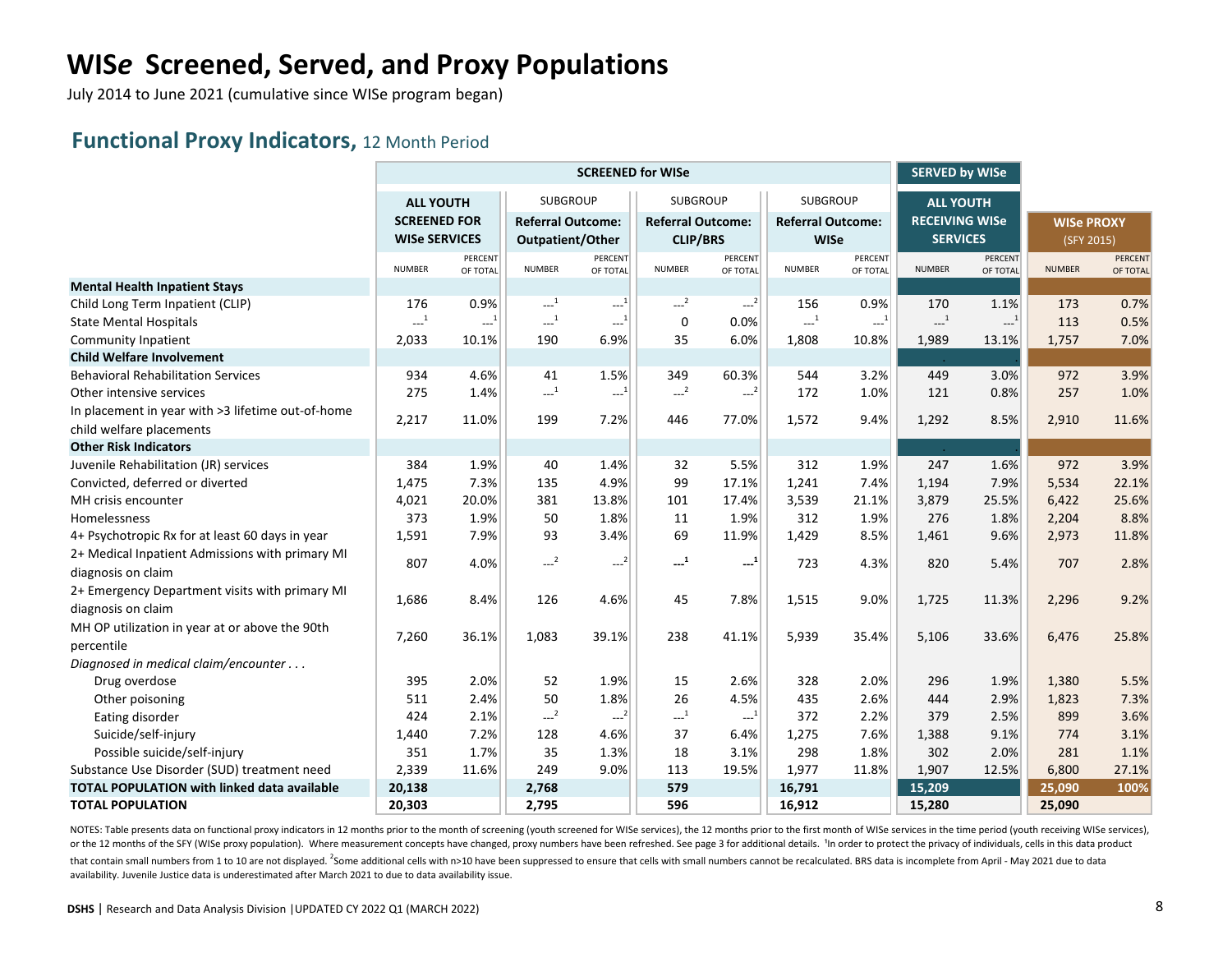July 2020 to June 2021 (SFY 2021; last 4 quarters of data available)

#### **Functional Proxy Indicators,** 12 Month Period

|                                                    |                      |                                        |                                              | <b>SCREENED for WISe</b>        |                          | <b>SERVED by WISe</b>                             |                          |                     |                       |                     |                   |                     |
|----------------------------------------------------|----------------------|----------------------------------------|----------------------------------------------|---------------------------------|--------------------------|---------------------------------------------------|--------------------------|---------------------|-----------------------|---------------------|-------------------|---------------------|
|                                                    | <b>ALL YOUTH</b>     |                                        | <b>SUBGROUP</b>                              |                                 | <b>SUBGROUP</b>          |                                                   | <b>SUBGROUP</b>          |                     | <b>ALL YOUTH</b>      |                     |                   |                     |
|                                                    | <b>SCREENED FOR</b>  |                                        | <b>Referral Outcome:</b>                     |                                 | <b>Referral Outcome:</b> |                                                   | <b>Referral Outcome:</b> |                     | <b>RECEIVING WISe</b> |                     | <b>WISe PROXY</b> |                     |
|                                                    | <b>WISe SERVICES</b> |                                        | Outpatient/Other                             |                                 | <b>CLIP/BRS</b>          |                                                   | <b>WISe</b>              |                     | <b>SERVICES</b>       |                     | (SFY 2015)        |                     |
|                                                    | <b>NUMBER</b>        | PERCENT<br>OF TOTAL                    | <b>NUMBER</b>                                | PERCENT<br>OF TOTAL             | <b>NUMBER</b>            | PERCENT<br>OF TOTAL                               | <b>NUMBER</b>            | PERCENT<br>OF TOTAL | <b>NUMBER</b>         | PERCENT<br>OF TOTAL | <b>NUMBER</b>     | PERCENT<br>OF TOTAL |
| <b>Mental Health Inpatient Stays</b>               |                      |                                        |                                              |                                 |                          |                                                   |                          |                     |                       |                     |                   |                     |
| MH Child Long Term Inpatient (CLIP)                | $\ldots^1$           | $\mathbb{L}^{\mathbb{L}^{\mathbb{L}}}$ | $\sim$ <sup>1</sup>                          | $\sim$ <sup>1</sup>             | 0                        | 0.0%                                              | $\ldots$ <sup>1</sup>    | $-1$                | 28                    | 0.5%                | 173               | 0.7%                |
| MH State Mental Hospitals                          | $\mathbf 0$          | 0.0%                                   | $\mathbf 0$                                  | 0.0%                            | $\mathbf 0$              | 0.0%                                              | $\mathbf 0$              | 0.0%                | $\pmb{0}$             | 0.0%                | 113               | 0.5%                |
| MH Community Inpatient                             | 595                  | 11.5%                                  | 44                                           | 6.4%                            | 22                       | 10.6%                                             | 529                      | 12.3%               | 877                   | 14.3%               | 1,757             | 7.0%                |
| <b>Children's Administration Encounters</b>        |                      |                                        |                                              |                                 |                          |                                                   |                          |                     |                       |                     |                   |                     |
| <b>Behavioral Rehabilitation Services</b>          | 454                  | 8.7%                                   | 49                                           | 7.2%                            | 176                      | 85.0%                                             | 229                      | 5.3%                | 270                   | 4.4%                | 972               | 3.9%                |
| Other intensive services                           | 131                  | 2.5%                                   | 20                                           | 2.9%                            | 51                       | 24.6%                                             | 60                       | 1.4%                | 49                    | 0.8%                | 257               | 1.0%                |
| In placement in year with >3 lifetime out-of-home  |                      |                                        |                                              |                                 |                          |                                                   |                          |                     |                       |                     |                   |                     |
| child welfare placements                           | 834                  | 16.1%                                  | 96                                           | 14.1%                           | 181                      | 87.4%                                             | 557                      | 13.0%               | 701                   | 11.5%               | 2,910             | 11.6%               |
| <b>Other Risk Indicators</b>                       |                      |                                        |                                              |                                 |                          |                                                   |                          |                     |                       |                     |                   |                     |
| Juvenile Rehabilitation (JR) services              | 157                  | 3.0%                                   | $\sim$ <sup>2</sup>                          | $\left\lfloor -2 \right\rfloor$ | $\ldots^1$               | $\mathbb{L}^{[1]}$                                | 130                      | 3.0%                | 118                   | 1.9%                | 972               | 3.9%                |
| Convicted, deferred or diverted                    | 297                  | 5.7%                                   | 32                                           | 4.7%                            | 19                       | 9.2%                                              | 246                      | 5.7%                | 379                   | 6.2%                | 5,534             | 22.1%               |
| MH crisis encounter                                | 782                  | 15.1%                                  | 64                                           | 9.4%                            | 29                       | 14.0%                                             | 689                      | 16.0%               | 1,783                 | 29.1%               | 6,422             | 25.6%               |
| Homelessness                                       | 79                   | 1.5%                                   | $\textcolor{red}{\mathbf{---}^1}$            | $-1$                            | $^{1}$                   | $\ldots^1$                                        | 68                       | 1.6%                | 98                    | 1.6%                | 2,204             | 8.8%                |
| 4+ Psychotropic Rx for at least 60 days in year    | 534                  | 10.3%                                  | 39                                           | 5.7%                            | 58                       | 28.0%                                             | 437                      | 10.2%               | 845                   | 13.8%               | 2,973             | 11.8%               |
| 2+ Medical Inpatient Admissions with primary MI    |                      |                                        |                                              |                                 |                          |                                                   |                          |                     |                       |                     |                   |                     |
| diagnosis on claim                                 | 251                  | 4.8%                                   | $--2$                                        | $\left\lfloor -2 \right\rfloor$ | $\sim$ <sup>1</sup>      | $\textcolor{blue}{\mathbf{1}+\mathbf{2}}$         | 224                      | 5.2%                | 379                   | 6.2%                | 707               | 2.8%                |
| 2+ Emergency Department visits with primary MI     |                      |                                        |                                              |                                 |                          |                                                   |                          |                     |                       |                     |                   |                     |
| diagnosis on claim                                 | 433                  | 8.3%                                   | 39                                           | 5.7%                            | 21                       | 10.1%                                             | 373                      | 8.7%                | 697                   | 11.4%               | 2,296             | 9.2%                |
| MH OP utilization in year at or above the 90th     |                      |                                        |                                              |                                 |                          |                                                   |                          |                     |                       |                     |                   |                     |
| percentile                                         | 2,263                | 43.6%                                  | 316                                          | 46.3%                           | 111                      | 53.6%                                             | 1,836                    | 42.7%               | 3,344                 | 54.6%               | 6,476             | 25.8%               |
| Diagnosed in medical claim/encounter               |                      |                                        |                                              |                                 |                          |                                                   |                          |                     |                       |                     |                   |                     |
| Drug overdose                                      | 79                   | 1.5%                                   | $\begin{smallmatrix} &1\\&\end{smallmatrix}$ | $\cdots$ <sup>1</sup>           | $\ldots^1$               | $-1$                                              | 65                       | 1.5%                | 99                    | 1.6%                | 1,380             | 5.5%                |
| Other poisoning                                    | 114                  | 2.2%                                   | $-2$                                         | $\sim$ <sup>2</sup>             | $\cdots$ <sup>1</sup>    | $\begin{smallmatrix} &1\\&\dots\end{smallmatrix}$ | 98                       | 2.3%                | 163                   | 2.7%                | 1,823             | 7.3%                |
| Eating disorder                                    | 155                  | 3.0%                                   | $\sim$ <sup>2</sup>                          | $-2$                            | $\ldots$ <sup>1</sup>    | $\mathbb{H}^{1}$                                  | 136                      | 3.2%                | 211                   | 3.4%                | 899               | 3.6%                |
| Suicide/self-injury                                | 416                  | 8.0%                                   | 37                                           | 5.4%                            | 20                       | 9.7%                                              | 359                      | 8.3%                | 588                   | 9.6%                | 774               | 3.1%                |
| Possible suicide/self-injury                       | 118                  | 2.3%                                   | $--2$                                        | $-2$                            | $\sim$ <sup>1</sup>      | $\ldots^1$                                        | 100                      | 2.3%                | 167                   | 2.7%                | 281               | 1.1%                |
| Substance Use Disorder (SUD) treatment need        | 523                  | 10.1%                                  | 45                                           | 6.6%                            | 28                       | 13.5%                                             | 450                      | 10.5%               | 692                   | 11.3%               | 6,800             | 27.1%               |
| <b>TOTAL POPULATION with linked data available</b> | 5,190                |                                        | 683                                          |                                 | 207                      |                                                   | 4,300                    |                     | 6,121                 |                     | 25,090            | 100%                |
| <b>TOTAL POPULATION</b>                            | 5,220                |                                        | 687                                          |                                 | 210                      |                                                   | 4,323                    |                     | 6,144                 |                     | 25,090            |                     |

NOTES: Table presents data on functional proxy indicators in 12 months prior to the month of screening (youth screened for WISe services), the 12 months prior to the first month of WISe services in the time period (youth r or the 12 months of the SFY (WISe proxy population). Where measurement concepts have changed, proxy numbers have been refreshed. See page 3 for additional details. <sup>1</sup>In order to protect the privacy of individuals, cells i contain small numbers from 1 to 10 are not displayed. <sup>2</sup>Some additional cells with n>10 have been suppressed to ensure that cells with small numbers cannot be recalculated. BRS data is incomplete from April - May 2021 due Juvenile Justice data is underestimated after March 2021 to due to data availability issue.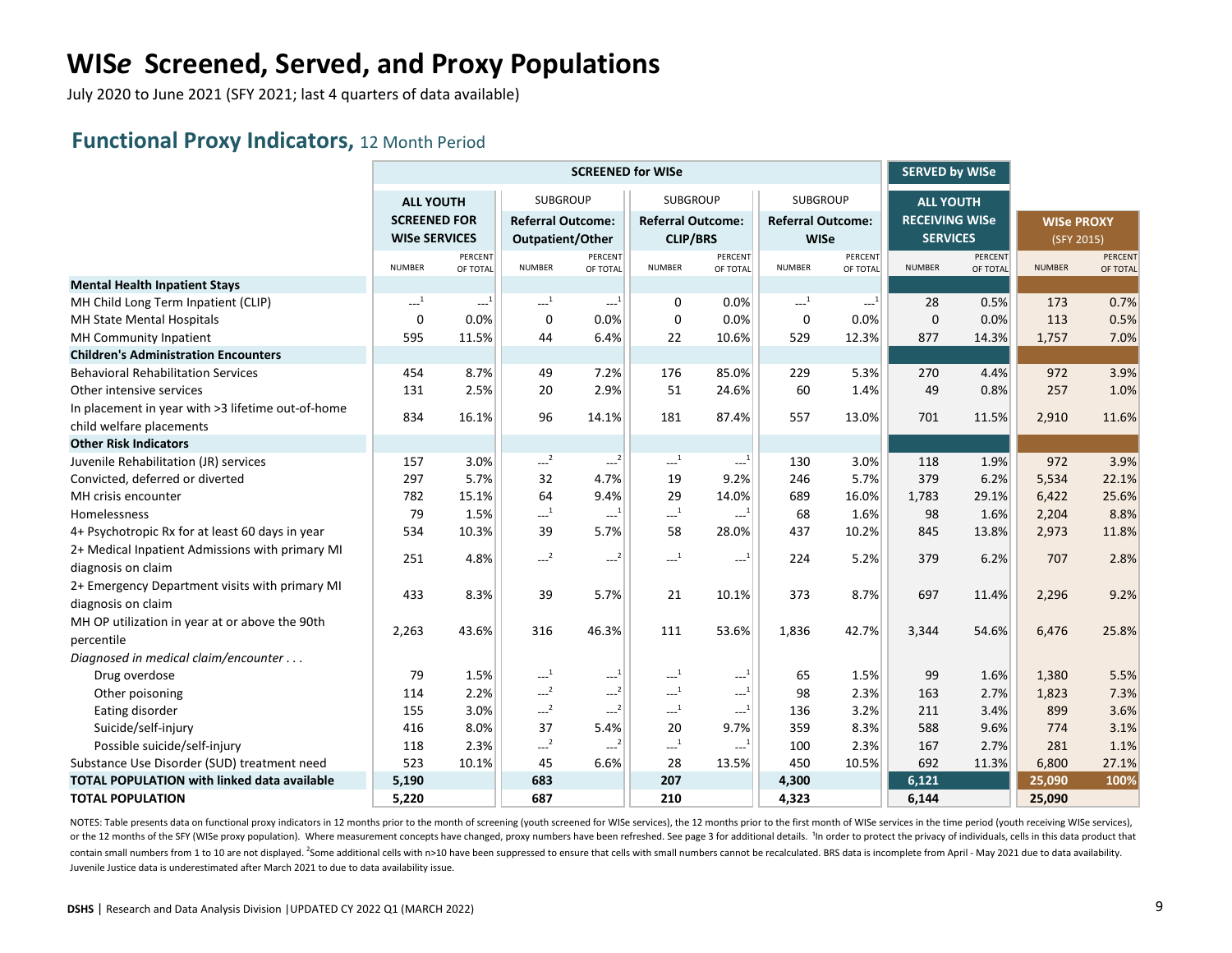July 2014 to June 2021 (cumulative since WISe program began)

|                                                                          | <b>WASHINGTON</b>        |                    | <b>BY REGION ▶</b>  |         |                         |         |                    |         |                      |         |                    |         |
|--------------------------------------------------------------------------|--------------------------|--------------------|---------------------|---------|-------------------------|---------|--------------------|---------|----------------------|---------|--------------------|---------|
|                                                                          | <b>ALL WISe SERVICES</b> |                    | <b>Great Rivers</b> |         | <b>Greater Columbia</b> |         | <b>King County</b> |         | <b>North Central</b> |         | <b>North Sound</b> |         |
|                                                                          | <b>NUMBER</b>            | PERCENT            | <b>NUMBER</b>       | PERCENT | <b>NUMBER</b>           | PERCENT | <b>NUMBER</b>      | PERCENT | <b>NUMBER</b>        | PERCENT | <b>NUMBER</b>      | PERCENT |
| <b>Program Totals</b>                                                    | WISe began 7/2014        |                    | WISe began 8/2014   |         | WISe began 7/2014       |         | WISe began 4/2016  |         | WISe began 1/2016    |         | WISe began 7/2014  |         |
| WISe Clients (unduplicated)                                              | 15,280                   |                    | 1,264               |         | 2,374                   |         | 1,791              |         | 525                  |         | 2,095              |         |
| Service Months                                                           | 150,363                  |                    | 12,854              |         | 23,334                  |         | 16,989             |         | 4,689                |         | 21,910             |         |
| Service Encounters                                                       | 1,857,069                |                    | 172,183             |         | 266,666                 |         | 158,533            |         | 48,318               |         | 284,266            |         |
| Hours per Month                                                          | 11.3                     |                    | 11.0                |         | 8.9                     |         | 7.4                |         | 7.9                  |         | 12.2               |         |
| Median Length of Stay (months)                                           | $\overline{7}$           |                    | $\overline{7}$      |         | $\overline{7}$          |         | 6                  |         | 6                    |         | 10                 |         |
| <b>Service Location</b> - Average number of hours per WISe service month |                          |                    |                     |         |                         |         |                    |         |                      |         |                    |         |
| Outpatient                                                               | 3.0                      | 26.7%              | 3.6                 | 32.3%   | 3.7                     | 41.3%   | 3.0                | 40.2%   | 2.9                  | 36.7%   | 3.9                | 32.0%   |
| Home                                                                     | 4.0                      | 35.0%              | 3.2                 | 28.5%   | 2.3                     | 25.0%   | 1.0                | 13.0%   | 2.7                  | 34.3%   | 3.8                | 31.2%   |
| Other                                                                    | 3.5                      | 30.3%              | 3.2                 | 29.3%   | 2.2                     | 23.9%   | 2.7                | 36.9%   | 1.2                  | 14.8%   | 3.8                | 31.3%   |
| School                                                                   | 0.7                      | 6.1%               | 0.8                 | 7.5%    | 0.6                     | 6.9%    | 0.5                | 7.3%    | 1.0                  | 12.2%   | 0.5                | 4.3%    |
| <b>Residential Care Setting</b>                                          | 0.2                      | 1.6%               | 0.1                 | 1.3%    | 0.2                     | 1.9%    | 0.2                | 2.5%    | 0.1                  | 1.2%    | 0.1                | 1.0%    |
| <b>Correctional Facility</b>                                             | 0.0                      | 0.3%               | 0.1                 | 1.1%    | 0.1                     | 0.9%    | 0.0                | < 0.1%  | 0.1                  | 0.7%    | 0.0                | 0.2%    |
| Service Modality - Average number of hours per                           |                          | WISe service month |                     |         |                         |         |                    |         |                      |         |                    |         |
| Individual Tx/Other Intensive Services                                   | 4.1                      | 36.3%              | 4.7                 | 42.4%   | 3.3                     | 37.1%   | 2.6                | 34.8%   | 2.5                  | 31.2%   | 2.6                | 21.5%   |
| <b>Individual Treatment Services</b>                                     | 3.7                      | 32.7%              | 4.6                 | 41.5%   | 3.1                     | 35.0%   | 2.6                | 34.7%   | 2.4                  | 30.2%   | 2.6                | 21.4%   |
| <b>Other Intensive Services</b>                                          | 0.4                      | 3.5%               | 0.1                 | 0.9%    | 0.2                     | 2.1%    | 0.0                | 0.1%    | 0.1                  | 1.0%    | 0.0                | < 0.1%  |
| Care Coord./Child & Family Team Mtg.                                     | 3.0                      | 26.1%              | 2.2                 | 20.0%   | 2.6                     | 29.9%   | 2.1                | 28.9%   | 1.3                  | 17.0%   | 5.6                | 45.6%   |
| <b>Care Coordination Services</b>                                        | 1.1                      | 10.1%              | 0.4                 | 3.7%    | 1.2                     | 13.9%   | 1.1                | 14.4%   | 0.1                  | 1.9%    | 2.7                | 22.0%   |
| Child And Family Team Meeting                                            | 1.8                      | 16.0%              | 1.8                 | 16.3%   | 1.4                     | 16.0%   | 1.1                | 14.5%   | 1.2                  | 15.1%   | 2.9                | 23.6%   |
| <b>Peer Support</b>                                                      | 2.1                      | 18.6%              | 2.0                 | 18.4%   | 1.3                     | 14.8%   | $1.2$              | 16.7%   | 3.3                  | 41.5%   | 1.8                | 15.2%   |
| <b>Family Treatment</b>                                                  | 0.9                      | 8.1%               | 0.7                 | 6.7%    | 0.4                     | 4.1%    | 0.7                | 9.0%    | 0.1                  | 1.7%    | 0.9                | 7.5%    |
| <b>Crisis Services</b>                                                   | 0.3                      | 2.6%               | 0.4                 | 3.3%    | 0.2                     | 2.4%    | 0.1                | 1.5%    | 0.1                  | 1.1%    | 0.2                | 1.5%    |
| <b>Other Mental Health Services</b>                                      | 0.8                      | 7.3%               | 0.8                 | 7.0%    | 0.8                     | 9.1%    | 0.6                | 8.5%    | 0.5                  | 6.9%    | 1.0                | 8.2%    |
| <b>Medication Management</b>                                             | 0.2                      | 1.4%               | 0.2                 | 1.4%    | 0.2                     | 1.9%    | 0.1                | 1.5%    | 0.1                  | 1.5%    | 0.2                | 1.8%    |
| Intake Evaluation                                                        | 0.2                      | 1.6%               | 0.2                 | 2.1%    | 0.1                     | 1.6%    | 0.1                | 1.6%    | 0.1                  | 1.2%    | 0.2                | 1.5%    |
| <b>Rehabilitation Case Management</b>                                    | 0.1                      | 0.5%               | 0.1                 | 0.6%    | 0.1                     | 1.0%    | 0.0                | < 0.1%  | 0.1                  | 1.2%    | 0.0                | < 0.1%  |
| <b>Group Treatment Services</b>                                          | 0.2                      | 1.4%               | 0.1                 | 0.5%    | 0.2                     | 2.5%    | 0.1                | 2.0%    | 0.0                  | 0.4%    | 0.1                | 1.2%    |
| Therapeutic Psychoeducation                                              | 0.1                      | 0.6%               | 0.0                 | 0.1%    | 0.0                     | 0.4%    | 0.0                | 0.3%    | 0.0                  | 0.2%    | 0.3                | 2.2%    |
| <b>Interpreter Services</b>                                              | 0.0                      | 0.1%               | 0.0                 | < 0.1%  | 0.0                     | 0.2%    | 0.0                | 0.3%    | 0.0                  | 0.2%    | 0.0                | 0.4%    |
| <b>Medication Monitoring</b>                                             | 0.0                      | < 0.1%             | 0.0                 | < 0.1%  | 0.0                     | < 0.1%  | 0.0                | < 0.1%  | 0.0                  | < 0.1%  | 0.0                | < 0.1%  |
| <b>Involuntary Treatment Investigation</b>                               | 0.0                      | 0.1%               | 0.0                 | 0.1%    | 0.0                     | < 0.1%  | 0.0                | < 0.1%  | 0.0                  | 0.2%    | 0.0                | 0.1%    |
| <b>Psychological Assessment</b>                                          | 0.0                      | 0.2%               | 0.1                 | 0.9%    | 0.0                     | 0.1%    | 0.0                | 0.2%    | 0.0                  | 0.1%    | 0.0                | 0.1%    |
| <b>Engagement And Outreach</b>                                           | 0.0                      | < 0.1%             | 0.0                 | < 0.1%  | 0.0                     | < 0.1%  | 0.0                | < 0.1%  | 0.0                  | < 0.1%  | 0.0                | < 0.1%  |
| All Other Services                                                       | 0.1                      | 1.1%               | 0.1                 | 1.0%    | 0.1                     | 1.3%    | 0.2                | 2.6%    | 0.1                  | 1.9%    | 0.1                | 0.9%    |
| Substance Use Disorder Services <sup>1</sup>                             | 0.1                      | 1.2%               | 0.2                 | 2.2%    | 0.2                     | 2.5%    | 0.0                | 0.5%    | 0.0                  | 0.6%    | 0.1                | 0.6%    |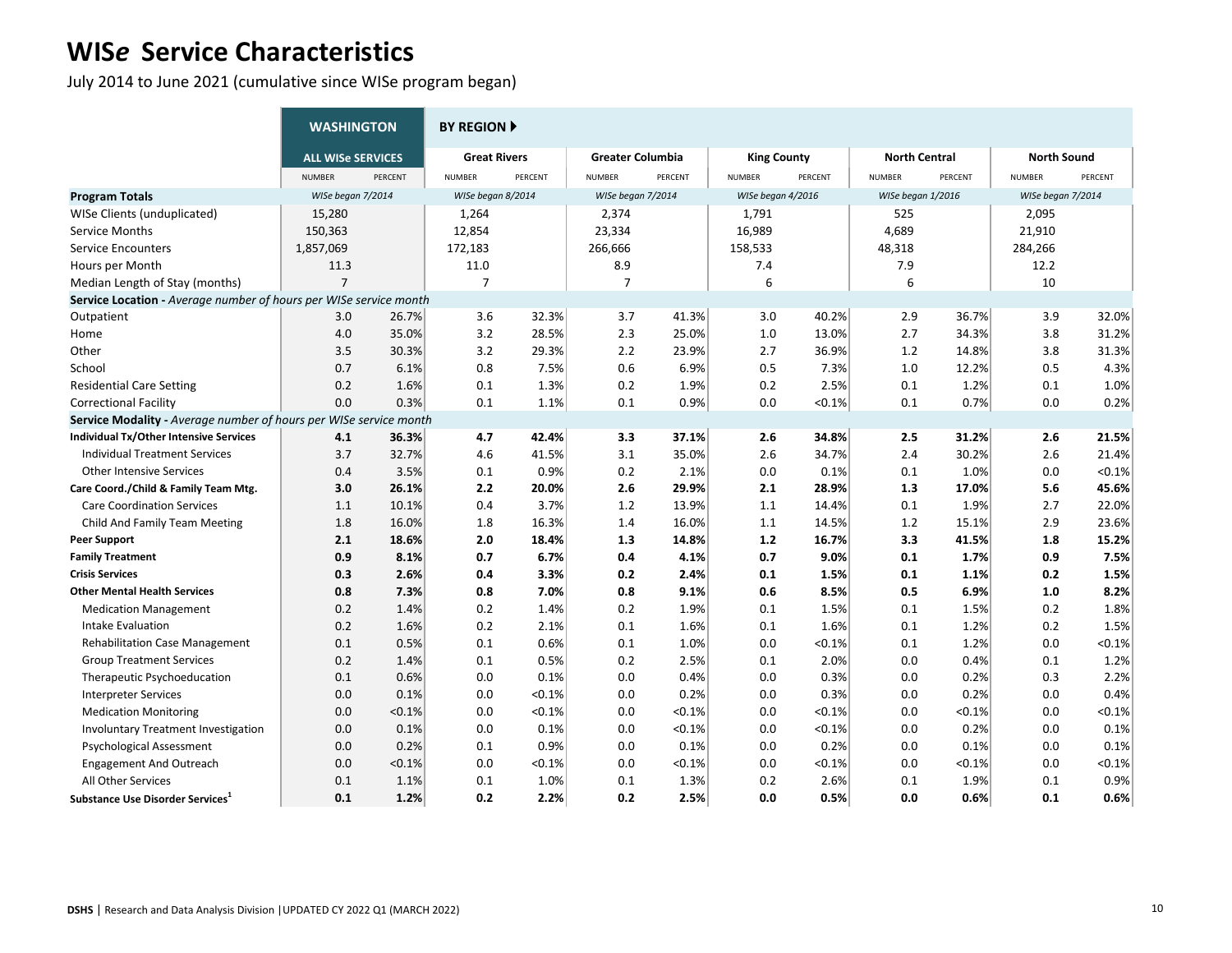July 2014 to June 2021 (cumulative since WISe program began)

| Continued from previous page                                      | <b>WASHINGTON</b>        |                    | <b>BY REGION A</b>   |         |                   |         |                   |         |                       |         |                       |         |
|-------------------------------------------------------------------|--------------------------|--------------------|----------------------|---------|-------------------|---------|-------------------|---------|-----------------------|---------|-----------------------|---------|
|                                                                   | <b>ALL WISe SERVICES</b> |                    | <b>Pierce County</b> |         | <b>Salish</b>     |         | Southwest         |         | <b>Spokane Region</b> |         | <b>Thurston Mason</b> |         |
|                                                                   | <b>NUMBER</b>            | PERCENT            | <b>NUMBER</b>        | PERCENT | <b>NUMBER</b>     | PERCENT | <b>NUMBER</b>     | PERCENT | <b>NUMBER</b>         | PERCENT | <b>NUMBER</b>         | PERCENT |
| <b>Program Totals</b>                                             | WISe began 7/2014        |                    | WISe began 7/2014    |         | WISe began 5/2016 |         | WISe began 8/2014 |         | WISe began 6/2015     |         | WISe began 7/2014     |         |
| WISe Clients (unduplicated)                                       | 15,280                   |                    | 1,949                |         | 801               |         | 1,101             |         | 1,883                 |         | 1,497                 |         |
| Service Months                                                    | 150,363                  |                    | 17,991               |         | 7,849             |         | 12,020            |         | 18,778                |         | 13,949                |         |
| <b>Service Encounters</b>                                         | 1,857,069                |                    | 230,588              |         | 97,433            |         | 167,173           |         | 248,239               |         | 183,670               |         |
| Hours per Month                                                   | 11.3                     |                    | 15.9                 |         | 11.2              |         | 13.6              |         | 11.4                  |         | 12.3                  |         |
| Median Length of Stay (months)                                    | $\overline{7}$           |                    | 6                    |         | 7                 |         | 8                 |         | 7                     |         | 6                     |         |
| Service Location - Average number of hours per WISe service month |                          |                    |                      |         |                   |         |                   |         |                       |         |                       |         |
| Outpatient                                                        | 3.0                      | 26.7%              | 1.5                  | 9.7%    | 3.6               | 32.4%   | 1.5               | 11.3%   | 4.1                   | 35.9%   | 1.8                   | 14.7%   |
| Home                                                              | 4.0                      | 35.0%              | 8.3                  | 52.4%   | 2.7               | 24.2%   | 6.2               | 45.6%   | 3.6                   | 31.5%   | 5.4                   | 43.7%   |
| Other                                                             | 3.5                      | 30.3%              | 5.2                  | 32.8%   | 4.1               | 36.5%   | 4.9               | 36.1%   | 2.3                   | 20.3%   | 4.2                   | 34.5%   |
| School                                                            | 0.7                      | 6.1%               | 0.6                  | 4.0%    | 0.6               | 5.7%    | 0.8               | 6.2%    | 0.9                   | 8.1%    | 0.8                   | 6.2%    |
| <b>Residential Care Setting</b>                                   | 0.2                      | 1.6%               | 0.2                  | 1.0%    | 0.1               | 0.8%    | 0.1               | 0.7%    | 0.5                   | 4.1%    | 0.1                   | 0.6%    |
| <b>Correctional Facility</b>                                      | 0.0                      | 0.3%               | 0.0                  | 0.1%    | 0.0               | 0.4%    | 0.0               | < 0.1%  | 0.0                   | < 0.1%  | 0.1                   | 0.5%    |
| Service Modality - Average number of hours per                    |                          | WISe service month |                      |         |                   |         |                   |         |                       |         |                       |         |
| <b>Individual Tx/Other Intensive Services</b>                     | 4.1                      | 36.3%              | 6.3                  | 39.9%   | 4.2               | 37.8%   | 6.8               | 50.0%   | 5.1                   | 44.4%   | 3.1                   | 25.1%   |
| <b>Individual Treatment Services</b>                              | 3.7                      | 32.7%              | 6.2                  | 38.8%   | 2.7               | 24.0%   | 6.8               | 49.9%   | 3.6                   | 31.1%   | 2.4                   | 19.6%   |
| <b>Other Intensive Services</b>                                   | 0.4                      | 3.5%               | 0.2                  | 1.0%    | 1.5               | 13.7%   | 0.0               | 0.2%    | 1.5                   | 13.3%   | 0.7                   | 5.5%    |
| Care Coord./Child & Family Team Mtg.                              | 3.0                      | 26.1%              | 2.4                  | 15.1%   | 2.5               | 22.2%   | 2.3               | 17.2%   | 2.0                   | 17.3%   | 4.5                   | 36.5%   |
| <b>Care Coordination Services</b>                                 | 1.1                      | 10.1%              | 0.4                  | 2.3%    | 0.8               | 6.7%    | 0.4               | 2.8%    | 0.8                   | 7.1%    | 2.0                   | 16.4%   |
| Child And Family Team Meeting                                     | 1.8                      | 16.0%              | 2.0                  | 12.8%   | 1.7               | 15.5%   | 2.0               | 14.5%   | 1.2                   | 10.1%   | 2.5                   | 20.1%   |
| <b>Peer Support</b>                                               | 2.1                      | 18.6%              | 3.8                  | 24.2%   | 2.0               | 18.0%   | 1.9               | 14.3%   | 2.1                   | 18.6%   | 2.4                   | 19.7%   |
| <b>Family Treatment</b>                                           | 0.9                      | 8.1%               | 2.1                  | 13.1%   | 1.1               | 9.5%    | 1.1               | 7.7%    | 0.5                   | 4.3%    | 1.4                   | 11.4%   |
| <b>Crisis Services</b>                                            | 0.3                      | 2.6%               | 0.6                  | 3.6%    | 0.2               | 1.7%    | 0.6               | 4.6%    | 0.3                   | 2.6%    | 0.2                   | 1.5%    |
| <b>Other Mental Health Services</b>                               | 0.8                      | 7.3%               | 0.6                  | 3.8%    | 0.9               | 8.3%    | 0.7               | 5.0%    | 1.4                   | 12.0%   | 0.5                   | 4.4%    |
| <b>Medication Management</b>                                      | 0.2                      | 1.4%               | 0.1                  | 0.9%    | 0.1               | 1.2%    | 0.2               | 1.7%    | 0.1                   | 1.2%    | 0.1                   | 0.6%    |
| Intake Evaluation                                                 | 0.2                      | 1.6%               | 0.3                  | 1.7%    | 0.1               | 0.8%    | 0.3               | 2.0%    | 0.2                   | 1.7%    | 0.2                   | 1.4%    |
| <b>Rehabilitation Case Management</b>                             | 0.1                      | 0.5%               | 0.0                  | 0.2%    | 0.2               | 1.8%    | 0.0               | 0.2%    | 0.0                   | 0.4%    | 0.2                   | 1.3%    |
| <b>Group Treatment Services</b>                                   | 0.2                      | 1.4%               | 0.0                  | < 0.1%  | 0.1               | 0.5%    | 0.0               | < 0.1%  | 0.6                   | 5.6%    | 0.0                   | 0.1%    |
| Therapeutic Psychoeducation                                       | 0.1                      | 0.6%               | 0.0                  | < 0.1%  | 0.3               | 2.9%    | 0.0               | 0.2%    | 0.1                   | 0.4%    | 0.0                   | < 0.1%  |
| <b>Interpreter Services</b>                                       | 0.0                      | 0.1%               | 0.0                  | < 0.1%  | 0.0               | 0.0%    | 0.0               | < 0.1%  | 0.0                   | < 0.1%  | 0.0                   | < 0.1%  |
| <b>Medication Monitoring</b>                                      | 0.0                      | < 0.1%             | 0.0                  | < 0.1%  | 0.0               | 0.0%    | 0.0               | < 0.1%  | 0.0                   | < 0.1%  | 0.0                   | < 0.1%  |
| <b>Involuntary Treatment Investigation</b>                        | 0.0                      | 0.1%               | 0.0                  | 0.1%    | 0.0               | 0.4%    | 0.0               | < 0.1%  | 0.0                   | 0.3%    | 0.0                   | 0.1%    |
| <b>Psychological Assessment</b>                                   | 0.0                      | 0.2%               | 0.0                  | < 0.1%  | 0.0               | < 0.1%  | 0.0               | < 0.1%  | 0.1                   | 0.6%    | 0.0                   | < 0.1%  |
| <b>Engagement And Outreach</b>                                    | 0.0                      | < 0.1%             | 0.0                  | < 0.1%  | 0.0               | < 0.1%  | 0.0               | < 0.1%  | 0.0                   | < 0.1%  | 0.0                   | < 0.1%  |
| All Other Services                                                | 0.1                      | 1.1%               | 0.1                  | 0.6%    | 0.1               | 0.7%    | 0.1               | 0.6%    | 0.2                   | 1.7%    | 0.1                   | 0.6%    |
| Substance Use Disorder Services <sup>+</sup>                      | 0.1                      | 1.2%               | 0.1                  | 0.4%    | 0.3               | 2.4%    | 0.2               | 1.2%    | 0.1                   | 0.8%    | 0.2                   | 1.4%    |

DATA SOURCE: Administrative data (ProviderOne).

NOTES: WISe services include WISe service encounters recorded in P1 data system, including all behavioral health outpatient services received in a month with at least one "U8" mental health service. Region information is d Behavioral Health Organization (BHO) and IMC boundaries. Youth served in more than one region during the report date range have been allocated to the region in which they received the greatest number of WISe "U8" service e range. Service months and service encounters for youth served in more than one region during a month have been allocated to the region in which they received the greatest number of WISe "U8" service encounters during the m applied. Median lifetable length of stay shown for episodes of WISe services starting in time period specified. 'Because SUD data is not available prior to April 2016, SUD services are underreported.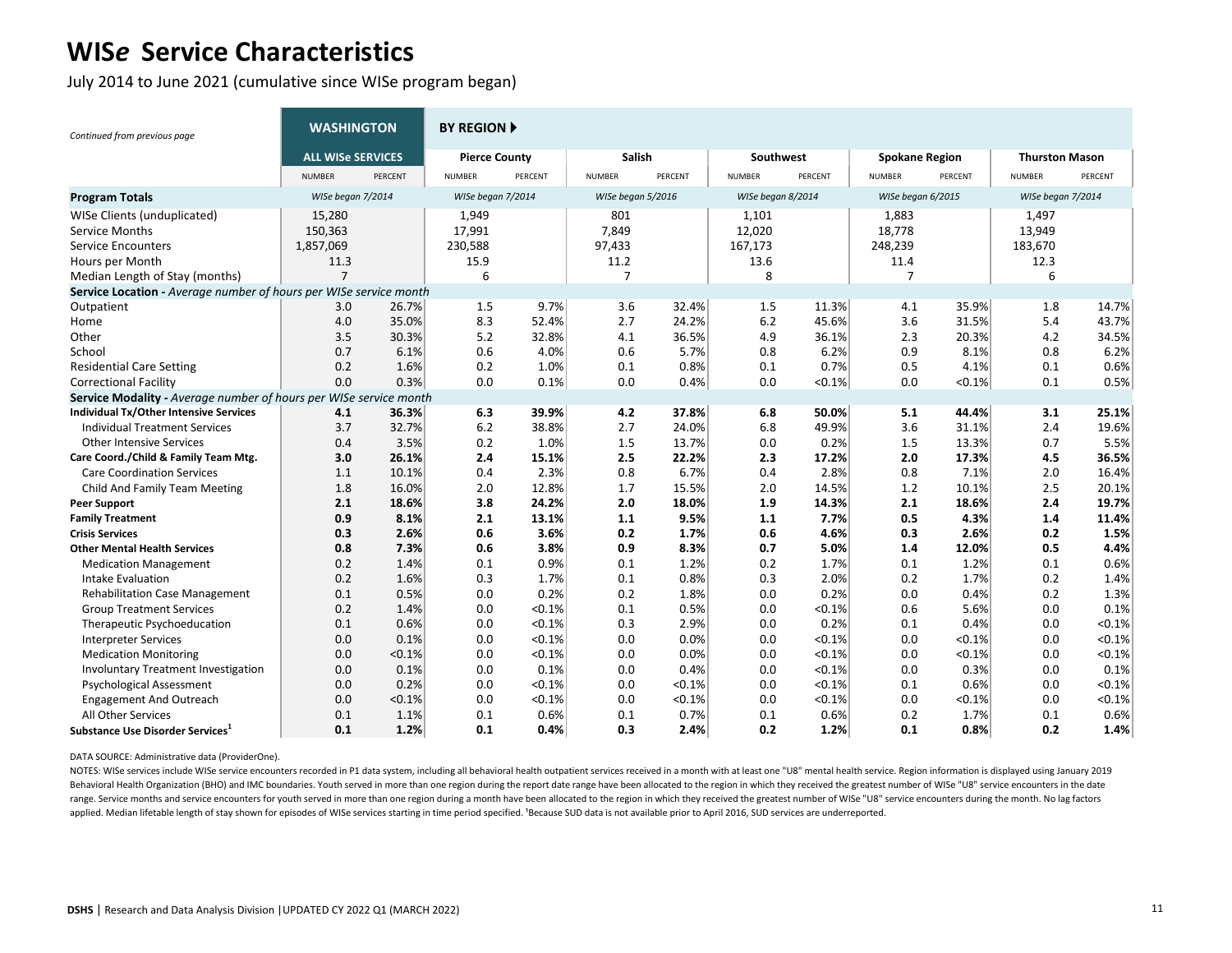July 2020 to June 2021 (SFY 2021; last 4 quarters of data available)

|                                                                   | <b>WASHINGTON</b>        |         | <b>BY REGION F</b>  |         |                         |           |                    |         |                      |         |                    |         |
|-------------------------------------------------------------------|--------------------------|---------|---------------------|---------|-------------------------|-----------|--------------------|---------|----------------------|---------|--------------------|---------|
|                                                                   | <b>ALL WISe SERVICES</b> |         | <b>Great Rivers</b> |         | <b>Greater Columbia</b> |           | <b>King County</b> |         | <b>North Central</b> |         | <b>North Sound</b> |         |
|                                                                   | <b>NUMBER</b>            | PERCENT | <b>NUMBER</b>       | PERCENT | <b>NUMBER</b>           | PERCENT   | <b>NUMBER</b>      | PERCENT | <b>NUMBER</b>        | PERCENT | <b>NUMBER</b>      | PERCENT |
| <b>Program Totals</b>                                             |                          |         |                     |         |                         |           |                    |         |                      |         |                    |         |
| WISe Clients (unduplicated)                                       | 6,144                    |         | 653                 |         | 815                     |           | 685                |         | 177                  |         | 907                |         |
| Service Months                                                    | 36,682                   |         | 3,981               |         | 4,580                   |           | 4,229              |         | 957                  |         | 5,469              |         |
| <b>Service Encounters</b>                                         | 473,432                  |         | 53,452              |         | 58,782                  |           | 45,680             |         | 12,492               |         | 63,799             |         |
| Hours per Month                                                   | 10.9                     |         | 11.0                |         | 9.7                     |           | 8.6                |         | 9.1                  |         | 9.6                |         |
| Median Length of Stay (months)                                    | 8                        |         | $\overline{7}$      |         | 8                       |           | 8                  |         | 9                    |         | 10                 |         |
| Service Location - Average number of hours per WISe service month |                          |         |                     |         |                         |           |                    |         |                      |         |                    |         |
| Outpatient                                                        | 1.6                      | 14.7%   | 1.6                 | 14.6%   | 2.3                     | 23.7%     | 1.3                | 15.1%   | 1.4                  | 14.9%   | 3.1                | 32.5%   |
| Home                                                              | 4.1                      | 38.0%   | 4.3                 | 38.8%   | 3.4                     | 34.8%     | 1.3                | 15.4%   | 6.3                  | 68.9%   | 2.2                | 22.6%   |
| Other                                                             | 4.7                      | 43.4%   | 4.6                 | 41.3%   | 3.7                     | 38.0%     | 5.8                | 67.2%   | 1.1                  | 12.2%   | 4.1                | 43.1%   |
| School                                                            | 0.2                      | 1.5%    | 0.3                 | 2.6%    | 0.1                     | 1.2%      | 0.0                | 0.4%    | 0.2                  | 2.4%    | 0.0                | 0.3%    |
| <b>Residential Care Setting</b>                                   | 0.3                      | 2.4%    | 0.3                 | 2.6%    | 0.2                     | 2.2%      | 0.2                | 1.8%    | 0.1                  | 1.4%    | 0.1                | 1.4%    |
| <b>Correctional Facility</b>                                      | 0.0                      | < 0.1%  | 0.0                 | < 0.1%  | 0.0                     | < 0.1%    | 0.0                | 0.0%    | 0.0                  | 0.2%    | 0.0                | < 0.1%  |
| Service Modality - Average number of hours per WISe service month |                          |         |                     |         |                         |           |                    |         |                      |         |                    |         |
| <b>Individual Tx/Other Intensive Services</b>                     | 3.6                      | 33.4%   | 4.7                 | 43.0%   | 3.7                     | 38.1%     | 2.1                | 24.2%   | 2.3                  | 25.1%   | 2.1                | 22.0%   |
| <b>Individual Treatment Services</b>                              | 3.4                      | 31.3%   | 4.5                 | 40.5%   | 3.4                     | 35.0%     | 2.0                | 23.9%   | 2.3                  | 25.1%   | 2.1                | 22.0%   |
| <b>Other Intensive Services</b>                                   | 0.2                      | 2.1%    | 0.3                 | 2.5%    | 0.3                     | 3.1%      | 0.0                | 0.4%    | 0.0                  | < 0.1%  | 0.0                | < 0.1%  |
| Care Coord./Child & Family Team Mtg.                              | 3.0                      | 27.3%   | 2.1                 | 19.3%   | 3.4                     | 35.2%     | 3.1                | 36.7%   | 2.2                  | 24.2%   | 4.0                | 41.8%   |
| <b>Care Coordination Services</b>                                 | 1.1                      | 9.7%    | 0.3                 | 2.7%    | 1.9                     | 19.9%     | 1.2                | 14.0%   | 0.4                  | 4.3%    | 1.4                | 14.4%   |
| Child And Family Team Meeting                                     | 1.9                      | 17.6%   | 1.8                 | 16.6%   | 1.5                     | 15.3%     | 1.9                | 22.7%   | 1.8                  | 19.9%   | 2.6                | 27.4%   |
| <b>Peer Support</b>                                               | 2.3                      | 21.5%   | 2.5                 | 22.4%   | 1.6                     | 16.4%     | 1.6                | 18.2%   | 3.9                  | 42.6%   | 2.0                | 20.9%   |
| <b>Family Treatment</b>                                           | 0.9                      | 8.3%    | 0.8                 | 7.1%    | 0.2                     | 2.5%      | 1.1                | 12.8%   | 0.1                  | 0.6%    | 0.7                | 7.1%    |
| <b>Crisis Services</b>                                            | 0.2                      | 2.3%    | 0.3                 | 2.3%    | 0.1                     | 0.9%      | 0.1                | 1.5%    | 0.1                  | 0.8%    | 0.1                | 1.3%    |
| <b>Other Mental Health Services</b>                               | 0.7                      | 6.3%    | 0.5                 | 4.6%    | 0.5                     | 5.4%      | 0.6                | 6.5%    | 0.6                  | 6.5%    | 0.6                | 6.6%    |
| <b>Medication Management</b>                                      | 0.1                      | 1.4%    | 0.1                 | 1.3%    | 0.2                     | 1.9%      | 0.1                | 1.2%    | 0.1                  | 1.4%    | 0.2                | 1.6%    |
| Intake Evaluation                                                 | 0.2                      | 1.5%    | 0.2                 | 1.4%    | 0.1                     | 1.4%      | 0.1                | 1.4%    | 0.1                  | 1.0%    | 0.2                | 2.0%    |
| <b>Rehabilitation Case Management</b>                             | 0.0                      | 0.2%    | 0.0                 | 0.1%    | 0.0                     | 0.4%      | 0.0                | 0.1%    | 0.1                  | 0.8%    | 0.0                | < 0.1%  |
| <b>Group Treatment Services</b>                                   | 0.1                      | 1.1%    | 0.0                 | 0.3%    | 0.1                     | 0.7%      | 0.1                | 1.0%    | 0.0                  | < 0.1%  | 0.0                | 0.4%    |
| Therapeutic Psychoeducation                                       | 0.0                      | 0.3%    | 0.0                 | 0.3%    | 0.0                     | < 0.1%    | 0.0                | < 0.1%  | 0.0                  | 0.1%    | 0.0                | < 0.1%  |
| <b>Interpreter Services</b>                                       | 0.0                      | 0.2%    | 0.0                 | < 0.1%  | 0.0                     | < 0.1%    | 0.0                | 0.4%    | 0.0                  | 0.0%    | 0.1                | 0.8%    |
| <b>Medication Monitoring</b>                                      | 0.0                      | < 0.1%  | 0.0                 | < 0.1%  | 0.0                     | $< 0.1\%$ | 0.0                | < 0.1%  | 0.0                  | < 0.1%  | 0.0                | < 0.1%  |
| Involuntary Treatment Investigation                               | 0.0                      | 0.1%    | 0.0                 | < 0.1%  | 0.0                     | < 0.1%    | 0.0                | < 0.1%  | 0.0                  | 0.2%    | 0.0                | 0.1%    |
| <b>Psychological Assessment</b>                                   | 0.0                      | 0.1%    | 0.0                 | 0.1%    | 0.0                     | 0.2%      | 0.0                | 0.2%    | 0.0                  | 0.1%    | 0.0                | 0.2%    |
| <b>Engagement And Outreach</b>                                    | 0.0                      | < 0.1%  | 0.0                 | < 0.1%  | 0.0                     | < 0.1%    | 0.0                | < 0.1%  | 0.0                  | < 0.1%  | 0.0                | < 0.1%  |
| All Other Services                                                | 0.1                      | 1.2%    | 0.1                 | 1.0%    | 0.1                     | 0.5%      | 0.2                | 2.0%    | 0.3                  | 2.9%    | 0.1                | 1.4%    |
| <b>Substance Use Disorder Services</b>                            | 0.1                      | 0.8%    | 0.1                 | 1.2%    | 0.1                     | 1.5%      | 0.0                | 0.1%    | 0.0                  | 0.1%    | 0.0                | 0.3%    |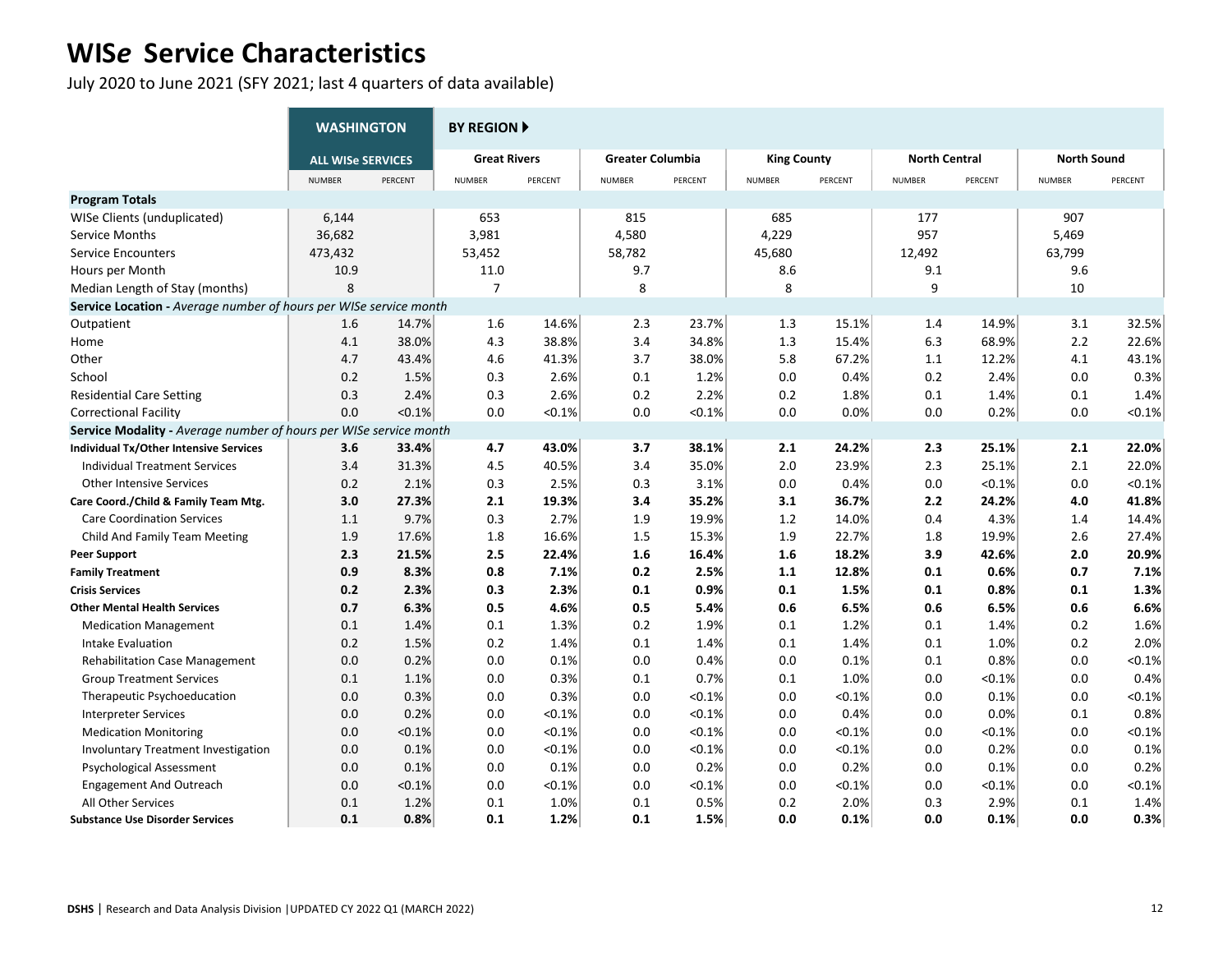July 2020 to June 2021 (SFY 2021; last 4 quarters of data available)

|                                                                   | <b>WASHINGTON</b>                         |         | <b>BY REGION ▶</b>                    |         |                         |         |                            |         |                                        |           |                                        |         |
|-------------------------------------------------------------------|-------------------------------------------|---------|---------------------------------------|---------|-------------------------|---------|----------------------------|---------|----------------------------------------|-----------|----------------------------------------|---------|
| Continued from previous page                                      | <b>ALL WISe SERVICES</b><br><b>NUMBER</b> | PERCENT | <b>Pierce County</b><br><b>NUMBER</b> | PERCENT | Salish<br><b>NUMBER</b> | PERCENT | Southwest<br><b>NUMBER</b> | PERCENT | <b>Spokane Region</b><br><b>NUMBER</b> | PERCENT   | <b>Thurston Mason</b><br><b>NUMBER</b> | PERCENT |
| <b>Program Totals</b>                                             |                                           |         |                                       |         |                         |         |                            |         |                                        |           |                                        |         |
| WISe Clients (unduplicated)                                       | 6,144                                     |         | 693                                   |         | 407                     |         | 431                        |         | 851                                    |           | 525                                    |         |
| Service Months                                                    | 36,682                                    |         | 4,257                                 |         | 2,305                   |         | 3,035                      |         | 4,826                                  |           | 3,043                                  |         |
| <b>Service Encounters</b>                                         | 473,432                                   |         | 55,008                                |         | 31,991                  |         | 48,653                     |         | 63,437                                 |           | 40,138                                 |         |
| Hours per Month                                                   | 10.9                                      |         | 12.9                                  |         | 11.5                    |         | 14.4                       |         | 10.1                                   |           | 12.7                                   |         |
| Median Length of Stay (months)                                    | 8                                         |         | $\overline{7}$                        |         | 8                       |         | 9                          |         | 8                                      |           | 7                                      |         |
| Service Location - Average number of hours per WISe service month |                                           |         |                                       |         |                         |         |                            |         |                                        |           |                                        |         |
| Outpatient                                                        | 1.6                                       | 14.7%   | 0.5                                   | 4.2%    | 1.4                     | 11.9%   | 0.4                        | 2.6%    | 1.9                                    | 19.3%     | 0.6                                    | 4.8%    |
| Home                                                              | 4.1                                       | 38.0%   | 7.3                                   | 56.6%   | 3.7                     | 32.3%   | 7.0                        | 48.6%   | 3.6                                    | 35.8%     | 5.5                                    | 43.5%   |
| Other                                                             | 4.7                                       | 43.4%   | 4.9                                   | 38.0%   | 6.2                     | 53.8%   | 6.8                        | 47.1%   | 3.1                                    | 31.1%     | 6.2                                    | 49.0%   |
| School                                                            | 0.2                                       | 1.5%    | 0.1                                   | 0.6%    | 0.1                     | 0.7%    | 0.1                        | 0.7%    | 0.4                                    | 4.1%      | 0.3                                    | 2.0%    |
| <b>Residential Care Setting</b>                                   | 0.3                                       | 2.4%    | 0.1                                   | 0.5%    | 0.1                     | 1.1%    | 0.1                        | 1.0%    | 1.0                                    | 9.7%      | 0.1                                    | 0.5%    |
| <b>Correctional Facility</b>                                      | 0.0                                       | < 0.1%  | 0.0                                   | < 0.1%  | 0.0                     | 0.1%    | 0.0                        | < 0.1%  | 0.0                                    | $< 0.1\%$ | 0.0                                    | 0.2%    |
| Service Modality - Average number of hours per WISe service month |                                           |         |                                       |         |                         |         |                            |         |                                        |           |                                        |         |
| Individual Tx/Other Intensive Services                            | 3.6                                       | 33.4%   | 4.5                                   | 35.0%   | 3.2                     | 27.5%   | 6.9                        | 48.1%   | 3.9                                    | 38.4%     | 2.8                                    | 22.0%   |
| <b>Individual Treatment Services</b>                              | 3.4                                       | 31.3%   | 4.5                                   | 35.0%   | 3.0                     | 26.2%   | 6.9                        | 48.1%   | 3.0                                    | 29.5%     | 2.4                                    | 19.1%   |
| <b>Other Intensive Services</b>                                   | 0.2                                       | 2.1%    | 0.0                                   | 0.0%    | 0.1                     | 1.3%    | 0.0                        | 0.0%    | 0.9                                    | 8.9%      | 0.4                                    | 2.9%    |
| Care Coord./Child & Family Team Mtg.                              | 3.0                                       | 27.3%   | 2.0                                   | 15.7%   | 3.0                     | 26.0%   | 2.5                        | 17.6%   | 2.0                                    | 19.6%     | 4.8                                    | 37.7%   |
| <b>Care Coordination Services</b>                                 | 1.1                                       | 9.7%    | 0.4                                   | 3.0%    | 0.8                     | 6.6%    | 0.3                        | 2.0%    | 0.9                                    | 8.5%      | 2.4                                    | 18.7%   |
| Child And Family Team Meeting                                     | 1.9                                       | 17.6%   | 1.6                                   | 12.6%   | 2.2                     | 19.4%   | 2.3                        | 15.6%   | 1.1                                    | 11.0%     | 2.4                                    | 19.1%   |
| <b>Peer Support</b>                                               | 2.3                                       | 21.5%   | 3.5                                   | 27.0%   | 2.6                     | 22.7%   | 2.3                        | 15.9%   | 2.2                                    | 21.8%     | 2.9                                    | 22.8%   |
| <b>Family Treatment</b>                                           | 0.9                                       | 8.3%    | 1.8                                   | 13.9%   | 1.4                     | 12.2%   | 1.2                        | 8.2%    | 0.4                                    | 4.0%      | 1.4                                    | 10.7%   |
| <b>Crisis Services</b>                                            | 0.2                                       | 2.3%    | 0.5                                   | 4.1%    | 0.3                     | 2.8%    | 0.7                        | 5.1%    | 0.1                                    | 1.2%      | 0.2                                    | 1.6%    |
| <b>Other Mental Health Services</b>                               | 0.7                                       | 6.3%    | 0.5                                   | 4.0%    | 0.8                     | 7.2%    | 0.6                        | 4.5%    | 1.4                                    | 14.1%     | 0.5                                    | 3.7%    |
| <b>Medication Management</b>                                      | 0.1                                       | 1.4%    | 0.1                                   | 1.1%    | 0.1                     | 1.3%    | 0.2                        | 1.6%    | 0.1                                    | 1.3%      | 0.1                                    | 0.7%    |
| Intake Evaluation                                                 | 0.2                                       | 1.5%    | 0.2                                   | 1.4%    | 0.1                     | 1.1%    | 0.2                        | 1.3%    | 0.2                                    | 1.9%      | 0.2                                    | 1.5%    |
| <b>Rehabilitation Case Management</b>                             | 0.0                                       | 0.2%    | 0.0                                   | 0.1%    | 0.1                     | 0.6%    | 0.0                        | 0.3%    | 0.0                                    | 0.3%      | 0.0                                    | 0.3%    |
| <b>Group Treatment Services</b>                                   | 0.1                                       | 1.1%    | 0.0                                   | 0.2%    | 0.1                     | 0.5%    | 0.0                        | < 0.1%  | 0.6                                    | 6.1%      | 0.0                                    | 0.1%    |
| Therapeutic Psychoeducation                                       | 0.0                                       | 0.3%    | 0.0                                   | < 0.1%  | 0.2                     | 2.2%    | 0.0                        | < 0.1%  | 0.1                                    | 1.1%      | 0.0                                    | < 0.1%  |
| <b>Interpreter Services</b>                                       | 0.0                                       | 0.2%    | 0.0                                   | 0.3%    | 0.0                     | 0.0%    | 0.0                        | < 0.1%  | 0.0                                    | < 0.1%    | 0.0                                    | < 0.1%  |
| <b>Medication Monitoring</b>                                      | 0.0                                       | < 0.1%  | 0.0                                   | 0.0%    | 0.0                     | 0.0%    | 0.0                        | < 0.1%  | 0.0                                    | < 0.1%    | 0.0                                    | < 0.1%  |
| <b>Involuntary Treatment Investigation</b>                        | 0.0                                       | 0.1%    | 0.0                                   | < 0.1%  | 0.0                     | 0.1%    | 0.0                        | < 0.1%  | 0.0                                    | 0.4%      | 0.0                                    | < 0.1%  |
| <b>Psychological Assessment</b>                                   | 0.0                                       | 0.1%    | 0.0                                   | < 0.1%  | 0.0                     | < 0.1%  | 0.0                        | 0.1%    | 0.0                                    | 0.3%      | 0.0                                    | < 0.1%  |
| <b>Engagement And Outreach</b>                                    | 0.0                                       | < 0.1%  | 0.0                                   | 0.2%    | 0.0                     | < 0.1%  | 0.0                        | <0.1%   | 0.0                                    | < 0.1%    | 0.0                                    | < 0.1%  |
| All Other Services                                                | 0.1                                       | 1.2%    | 0.1                                   | 0.6%    | 0.1                     | 1.3%    | 0.1                        | 0.9%    | 0.3                                    | 2.6%      | 0.1                                    | 0.8%    |
| <b>Substance Use Disorder Services</b>                            | 0.1                                       | 0.8%    | 0.0                                   | 0.3%    | 0.2                     | 1.6%    | 0.1                        | 0.5%    | 0.1                                    | 0.9%      | 0.2                                    | 1.6%    |

#### DATA SOURCE: Administrative data (ProviderOne).

NOTES: WISe services include WISe service encounters recorded in P1 data system, including all behavioral health outpatient services received in a month with at least one "U8" mental health service. Region information is d Behavioral Health Organization (BHO) and IMC boundaries. Youth served in more than one region during the report date range have been allocated to the region in which they received the greatest number of WISe "U8" service e range. Service months and service encounters for youth served in more than one region during a month have been allocated to the region in which they received the greatest number of WISe "U8" service encounters during the m applied. Median lifetable length of stay shown for episodes of WISe services starting in time period specified. Some medians not available due to a large proportion of censored episodes (episodes for which the full length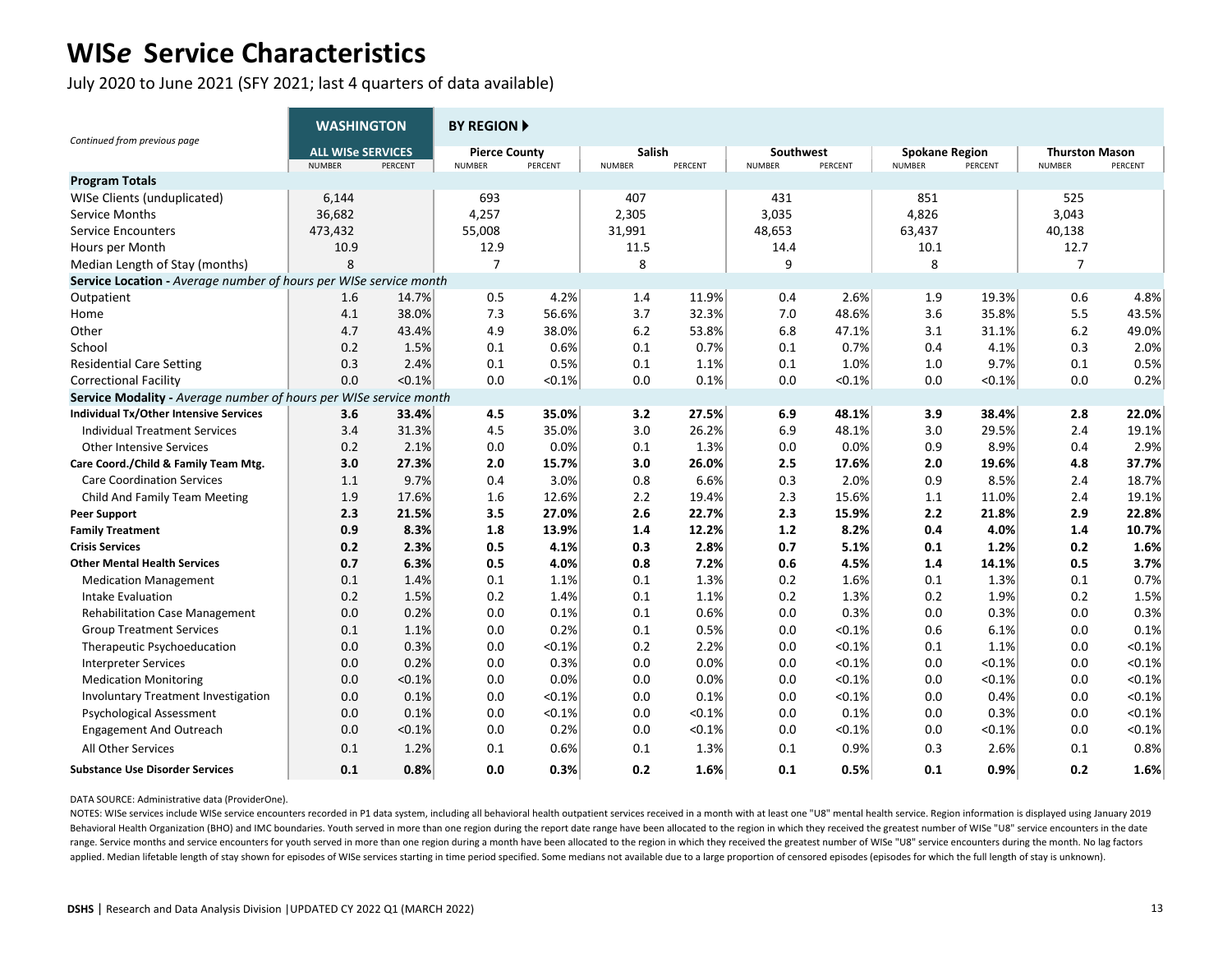Initial assessments July 2014 to June 2021, follow-ups 6 months later (cumulative since WISe program began)

### **Child and Adolescent Needs and Strengths (CANS) at Intake and 6-Month Follow-Up**

|                                                 | <b>WASHINGTON</b><br><b>ALL WISe</b><br><b>SERVICES</b> |                                                      | <b>BY REGION A</b>  |        |                         |        |                                                      |        |                      |        |                    |        |  |  |  |
|-------------------------------------------------|---------------------------------------------------------|------------------------------------------------------|---------------------|--------|-------------------------|--------|------------------------------------------------------|--------|----------------------|--------|--------------------|--------|--|--|--|
|                                                 |                                                         |                                                      | <b>Great Rivers</b> |        | <b>Greater Columbia</b> |        | <b>King County</b>                                   |        | <b>North Central</b> |        | <b>North Sound</b> |        |  |  |  |
|                                                 | Intake                                                  | 6 Mos.                                               | Intake              | 6 Mos. | Intake                  | 6 Mos. | Intake                                               | 6 Mos. | Intake               | 6 Mos. | Intake             | 6 Mos. |  |  |  |
| <b>Number of WISe Clients</b>                   | 7,221                                                   |                                                      | 525                 |        | 983                     |        | 704                                                  |        | 159                  |        | 1386               |        |  |  |  |
| <b>Total Counts of Needs and Strengths</b>      |                                                         |                                                      |                     |        |                         |        |                                                      |        |                      |        |                    |        |  |  |  |
| Average # of actionable treatment needs         | 14                                                      | 10                                                   | 15                  | 11     | 13                      | 9      | 11                                                   | 9      | 14                   | 9      | 14                 | 11     |  |  |  |
| Average # of identified strengths               | 8                                                       | 8                                                    | 8                   | 8      | 8                       | 10     | 8                                                    | 9      | $\overline{7}$       | 9      | $\overline{7}$     | 8      |  |  |  |
| <b>Needs: Behavioral/Emotional</b>              |                                                         | Top 5 Actionable Treatment Needs at Intake Statewide |                     |        |                         |        |                                                      |        |                      |        |                    |        |  |  |  |
| Emotional control problems                      | 79%                                                     | 57%                                                  | 89%                 | 69%    | 84%                     | 49%    | 56%                                                  | 43%    | 83%                  | 60%    | 78%                | 62%    |  |  |  |
| Mood disturbance problems                       | 68%                                                     | 48%                                                  | 74%                 | 50%    | 74%                     | 44%    | 48%                                                  | 41%    | 69%                  | 41%    | 66%                | 51%    |  |  |  |
| Attention/impulse problems                      | 67%                                                     | 57%                                                  | 73%                 | 61%    | 68%                     | 51%    | 46%                                                  | 44%    | 66%                  | 50%    | 70%                | 64%    |  |  |  |
| Anxiety                                         | 63%                                                     | 50%                                                  | 65%                 | 49%    | 66%                     | 40%    | 48%                                                  | 42%    | 59%                  | 37%    | 64%                | 60%    |  |  |  |
| Adjustment to trauma                            | 60%                                                     | 46%                                                  | 66%                 | 49%    | 63%                     | 42%    | 45%                                                  | 37%    | 65%                  | 52%    | 56%                | 47%    |  |  |  |
| <b>Needs: Risk Factors</b>                      |                                                         |                                                      |                     |        |                         |        | Top 5 Actionable Treatment Needs at Intake Statewide |        |                      |        |                    |        |  |  |  |
| Decision-making problems                        | 58%                                                     | 42%                                                  | 70%                 | 53%    | 60%                     | 36%    | 36%                                                  | 28%    | 69%                  | 39%    | 64%                | 51%    |  |  |  |
| Danger to others                                | 40%                                                     | 22%                                                  | 52%                 | 29%    | 36%                     | 15%    | 27%                                                  | 16%    | 30%                  | 13%    | 41%                | 23%    |  |  |  |
| Suicide risk                                    | 30%                                                     | 13%                                                  | 31%                 | 12%    | 29%                     | 8%     | 18%                                                  | 11%    | 18%                  | 7%     | 26%                | 13%    |  |  |  |
| Intended misbehavior                            | 28%                                                     | 21%                                                  | 33%                 | 24%    | 29%                     | 18%    | 17%                                                  | 13%    | 42%                  | 27%    | 27%                | 21%    |  |  |  |
| Non-suicidal self-injury                        | 28%                                                     | 13%                                                  | 32%                 | 12%    | 29%                     | 10%    | 17%                                                  | 9%     | 19%                  | 7%     | 24%                | 13%    |  |  |  |
| <b>Needs: Life Domain Functioning</b>           |                                                         |                                                      |                     |        |                         |        | Top 5 Actionable Treatment Needs at Intake Statewide |        |                      |        |                    |        |  |  |  |
| Family problems                                 | 78%                                                     | 55%                                                  | 80%                 | 61%    | 78%                     | 46%    | 56%                                                  | 39%    | 77%                  | 54%    | 81%                | 62%    |  |  |  |
| Interpersonal problems                          | 62%                                                     | 44%                                                  | 64%                 | 46%    | 56%                     | 36%    | 49%                                                  | 39%    | 67%                  | 40%    | 68%                | 51%    |  |  |  |
| Living situation problems                       | 59%                                                     | 39%                                                  | 69%                 | 46%    | 63%                     | 36%    | 40%                                                  | 31%    | 65%                  | 46%    | 63%                | 45%    |  |  |  |
| School achievement problems                     | 52%                                                     | 39%                                                  | 47%                 | 36%    | 51%                     | 34%    | 50%                                                  | 40%    | 56%                  | 33%    | 53%                | 43%    |  |  |  |
| School behavior problems                        | 46%                                                     | 27%                                                  | 51%                 | 27%    | 41%                     | 24%    | 41%                                                  | 30%    | 53%                  | 25%    | 45%                | 28%    |  |  |  |
| <b>Needs: Other Domains</b>                     |                                                         |                                                      |                     |        |                         |        | Top 5 Actionable Treatment Needs at Intake Statewide |        |                      |        |                    |        |  |  |  |
| Family stress problems                          | 71%                                                     | 55%                                                  | 74%                 | 57%    | 66%                     | 44%    | 60%                                                  | 51%    | 70%                  | 44%    | 74%                | 62%    |  |  |  |
| TA youth deficits in educational goals/progress | 40%                                                     | 35%                                                  | 39%                 | 32%    | 29%                     | 27%    | 45%                                                  | 43%    | 38%                  | 41%    | 44%                | 36%    |  |  |  |
| TA youth deficits in independent living skills  | 37%                                                     | 39%                                                  | 41%                 | 40%    | 31%                     | 29%    | 41%                                                  | 48%    | 41%                  | 27%    | 42%                | 43%    |  |  |  |
| TA youth financial resource problems            | 27%                                                     | 28%                                                  | 32%                 | 32%    | 22%                     | 23%    | 36%                                                  | 40%    | 35%                  | 22%    | 29%                | 27%    |  |  |  |
| Caregiver difficulty supervising youth          | 26%                                                     | 26%                                                  | 24%                 | 23%    | 21%                     | 18%    | 22%                                                  | 22%    | 20%                  | 16%    | 23%                | 28%    |  |  |  |
| <b>Strengths</b>                                |                                                         |                                                      |                     |        |                         |        | Top 5 Youth Strengths by Growth Over Time Statewide  |        |                      |        |                    |        |  |  |  |
| Relationship permanence                         | 63%                                                     | 71%                                                  | 62%                 | 73%    | 70%                     | 79%    | 74%                                                  | 78%    | 67%                  | 77%    | 52%                | 61%    |  |  |  |
| Family                                          | 62%                                                     | 69%                                                  | 64%                 | 70%    | 69%                     | 79%    | 71%                                                  | 77%    | 53%                  | 67%    | 53%                | 57%    |  |  |  |
| Educational system strengths                    | 62%                                                     | 74%                                                  | 62%                 | 75%    | 66%                     | 80%    | 65%                                                  | 77%    | 62%                  | 75%    | 63%                | 78%    |  |  |  |
| Resilience                                      | 51%                                                     | 60%                                                  | 44%                 | 54%    | 54%                     | 70%    | 65%                                                  | 73%    | 32%                  | 50%    | 36%                | 43%    |  |  |  |
| Community connection                            | 43%                                                     | 51%                                                  | 41%                 | 47%    | 47%                     | 61%    | 47%                                                  | 60%    | 31%                  | 52%    | 40%                | 47%    |  |  |  |

*Continued on next page*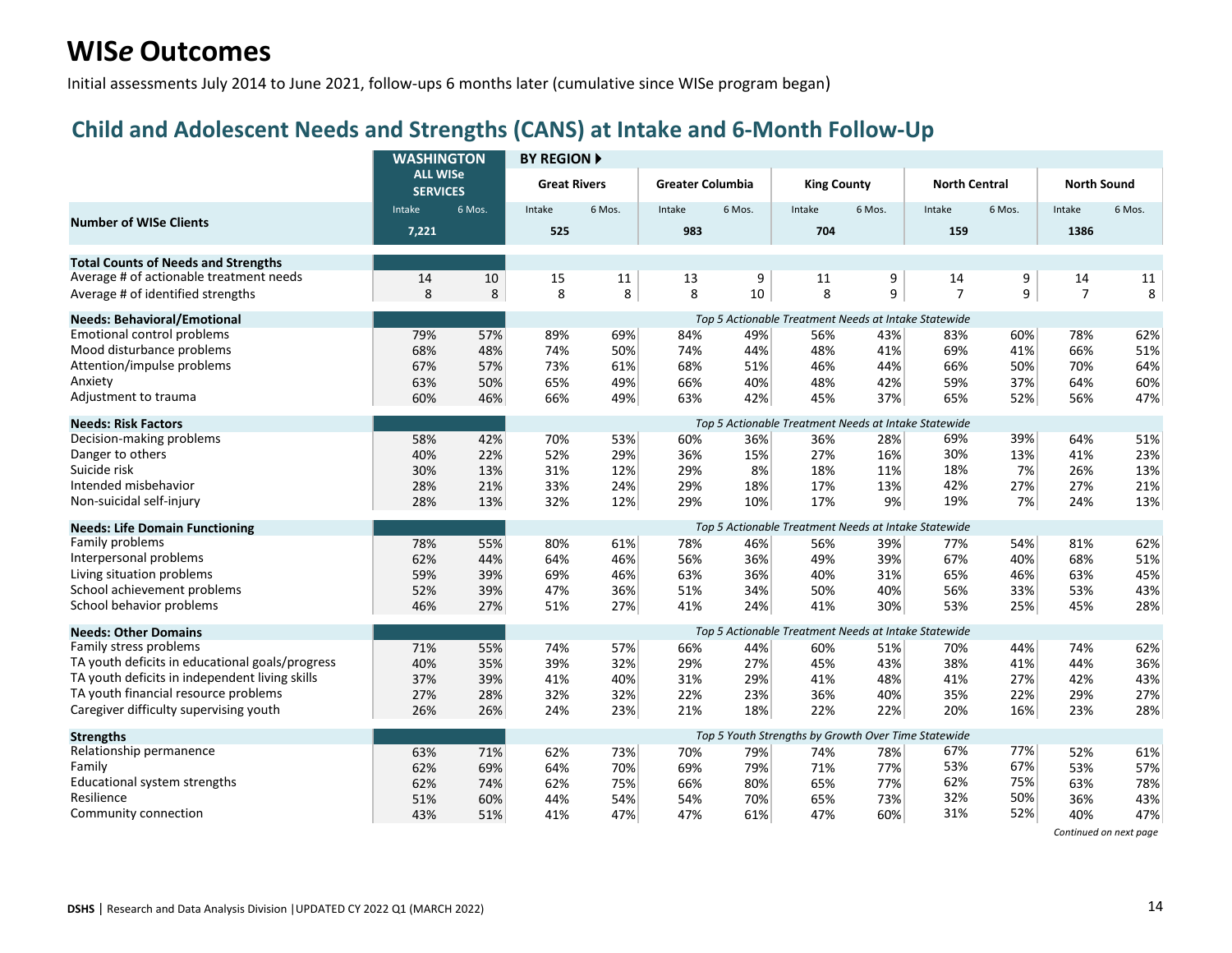Initial assessments July 2014 to June 2021, follow-ups 6 months later (cumulative since WISe program began)

| Continued from previous page                                   | <b>WASHINGTON</b><br><b>ALL WISe</b><br><b>SERVICES</b> |            | <b>BY REGION A</b> |            |               |                |                                                             |            |                       |            |                       |            |  |  |
|----------------------------------------------------------------|---------------------------------------------------------|------------|--------------------|------------|---------------|----------------|-------------------------------------------------------------|------------|-----------------------|------------|-----------------------|------------|--|--|
|                                                                |                                                         |            | <b>Pierce</b>      |            | Salish        |                | Southwest                                                   |            | <b>Spokane Region</b> |            | <b>Thurston Mason</b> |            |  |  |
| <b>Number of WISe Clients</b>                                  | Intake<br>7,221                                         | 6 Mos.     | Intake<br>1025     | 6 Mos.     | Intake<br>365 | 6 Mos.         | Intake<br>738                                               | 6 Mos.     | Intake<br>711         | 6 Mos.     | Intake<br>625         | 6 Mos.     |  |  |
| <b>Total Counts of Needs and Strengths</b>                     |                                                         |            |                    |            |               |                |                                                             |            |                       |            |                       |            |  |  |
| Average # of actionable treatment needs                        | 14                                                      | 10         | 15                 | 11         | 13            | 10             | 14                                                          | 11         | 15                    | 11         | 13                    | 9          |  |  |
| Average # of identified strengths                              | 8                                                       | 8          | 8                  | 9          | 6             | $\overline{7}$ | 8                                                           | 8          | 8                     | 9          | $\overline{7}$        | 8          |  |  |
| <b>Needs: Behavioral/Emotional</b>                             |                                                         |            |                    |            |               |                | Top 5 Actionable Treatment Needs at Intake Statewide        |            |                       |            |                       |            |  |  |
| <b>Emotional control problems</b><br>Mood disturbance problems | 79%                                                     | 57%        | 79%                | 59%        | 74%           | 56%            | 84%                                                         | 61%        | 90%                   | 65%        | 73%                   | 51%        |  |  |
| Attention/impulse problems                                     | 68%<br>67%                                              | 48%<br>57% | 71%<br>68%         | 49%<br>58% | 70%<br>64%    | 51%<br>55%     | 71%<br>72%                                                  | 54%<br>62% | 73%<br>79%            | 47%<br>66% | 64%<br>61%            | 42%<br>45% |  |  |
| Anxiety                                                        | 63%                                                     | 50%        | 59%                | 48%        | 59%           | 45%            | 71%                                                         | 59%        | 75%                   | 59%        | 60%                   | 41%        |  |  |
| Adjustment to trauma                                           | 60%                                                     | 46%        | 66%                | 52%        | 62%           | 44%            | 59%                                                         | 48%        | 68%                   | 50%        | 55%                   | 40%        |  |  |
| <b>Needs: Risk Factors</b>                                     |                                                         |            |                    |            |               |                | Top 5 Actionable Treatment Needs at Intake Statewide        |            |                       |            |                       |            |  |  |
| Decision-making problems                                       | 58%                                                     | 42%        | 60%                | 46%        | 47%           | 36%            | 54%                                                         | 41%        | 69%                   | 46%        | 45%                   | 34%        |  |  |
| Danger to others                                               | 40%                                                     | 22%        | 51%                | 29%        | 32%           | 22%            | 44%                                                         | 25%        | 49%                   | 23%        | 29%                   | 15%        |  |  |
| Suicide risk                                                   | 30%                                                     | 13%        | 46%                | 24%        | 24%           | 13%            | 32%                                                         | 15%        | 33%                   | 12%        | 25%                   | 9%         |  |  |
| Intended misbehavior                                           | 28%                                                     | 21%        | 20%                | 17%        | 23%           | 18%            | 33%                                                         | 25%        | 42%                   | 30%        | 30%                   | 22%        |  |  |
| Non-suicidal self-injury                                       | 28%                                                     | 13%        | 36%                | 18%        | 28%           | 12%            | 30%                                                         | 14%        | 35%                   | 15%        | 22%                   | 9%         |  |  |
| <b>Needs: Life Domain Functioning</b>                          |                                                         |            |                    |            |               |                | Top 5 Actionable Treatment Needs at Intake Statewide        |            |                       |            |                       |            |  |  |
| Family problems                                                | 78%                                                     | 55%        | 85%                | 63%        | 76%           | 58%            | 80%                                                         | 55%        | 84%                   | 58%        | 77%                   | 52%        |  |  |
| Interpersonal problems                                         | 62%                                                     | 44%        | 66%                | 49%        | 55%           | 44%            | 64%                                                         | 48%        | 65%                   | 43%        | 56%                   | 42%        |  |  |
| Living situation problems<br>School achievement problems       | 59%                                                     | 39%        | 55%                | 38%        | 47%           | 35%            | 56%                                                         | 35%        | 71%                   | 44%        | 58%                   | 32%        |  |  |
| School behavior problems                                       | 52%<br>46%                                              | 39%<br>27% | 55%<br>49%         | 43%<br>29% | 49%<br>45%    | 37%<br>25%     | 56%<br>50%                                                  | 41%<br>29% | 46%<br>49%            | 34%<br>25% | 53%<br>46%            | 35%<br>25% |  |  |
|                                                                |                                                         |            |                    |            |               |                |                                                             |            |                       |            |                       |            |  |  |
| <b>Needs: Other Domains</b><br>Family stress problems          | 71%                                                     | 55%        | 74%                | 59%        | 76%           | 59%            | Top 5 Actionable Treatment Needs at Intake Statewide<br>68% | 54%        | 81%                   | 57%        | 68%                   | 50%        |  |  |
| TA youth deficits in educational goals/progress                | 40%                                                     | 35%        | 44%                | 38%        | 41%           | 36%            | 38%                                                         | 33%        | 40%                   | 32%        | 42%                   | 34%        |  |  |
| TA youth deficits in independent living skills                 | 37%                                                     | 39%        | 33%                | 39%        | 29%           | 32%            | 40%                                                         | 34%        | 41%                   | 46%        | 33%                   | 37%        |  |  |
| TA youth financial resource problems                           | 27%                                                     | 28%        | 21%                | 25%        | 20%           | 22%            | 26%                                                         | 25%        | 33%                   | 36%        | 24%                   | 24%        |  |  |
| Caregiver difficulty supervising youth                         | 26%                                                     | 26%        | 30%                | 33%        | 32%           | 29%            | 31%                                                         | 29%        | 30%                   | 26%        | 30%                   | 27%        |  |  |
| <b>Strengths</b>                                               |                                                         |            |                    |            |               |                | Top 5 Youth Strengths by Growth Over Time Statewide         |            |                       |            |                       |            |  |  |
| Relationship permanence                                        | 63%                                                     | 71%        | 66%                | 71%        | 59%           | 67%            | 66%                                                         | 67%        | 61%                   | 72%        | 62%                   | 74%        |  |  |
| Family                                                         | 62%                                                     | 69%        | 57%                | 66%        | 62%           | 67%            | 70%                                                         | 71%        | 57%                   | 70%        | 65%                   | 76%        |  |  |
| Educational system strengths                                   | 62%                                                     | 74%        | 61%                | 70%        | 45%           | 55%            | 59%                                                         | 71%        | 64%                   | 78%        | 60%                   | 74%        |  |  |
| Resilience                                                     | 51%                                                     | 60%        | 71%                | 76%        | 45%           | 49%            | 47%                                                         | 57%        | 45%                   | 61%        | 53%                   | 64%        |  |  |
| Community connection                                           | 43%                                                     | 51%        | 46%                | 51%        | 30%           | 33%            | 45%                                                         | 51%        | 43%                   | 50%        | 42%                   | 49%        |  |  |

#### DATA SOURCE: Behavioral Health Assessment System (BHAS).

NOTES: These statistics reflect change over time in actionable treatment needs and youth strengths as identified on the CANS Full Assessment, conducted at intake and at 6-month follow up, for youth participating in the WIS includes youth who completed a CANS initial assessment between 07/1/2014 and 06/30/2021 and whose 6-month reassessment was available in BHAS as of 12/30/2021. Youth served in different regions at the intake and 6-month tim been allocated to the region in which their 6-month CANS was completed. The table displays the proportion of children with clinically significant treatment needs at each time point, i.e. the clinician rated the item as a 2 ("need for immediate or intensive action") instead of a 0 ("no current need") or 1 ("watchful waiting/prevention"). The top five treatment needs within each domain, by proportion at intake/initial assessment, are shown. Th the statewide ranking and may not reflect item rank order for each region. A decline at the time of the 6-month reassessment represents improvement for these measures, i.e., a decrease in the proportion of children and you significant treatment needs in these areas. TA (Transition to Adulthood) items are only administered to youth age 15+. The top five strengths, by growth over time, are shown. An increase at the time of the 6-month reassess improvement for these measures, i.e., an increase in the proportion of children and youth with identified strengths that can be used in treatment planning to facilitate recovery. Strengths are identified when the clinician ("significant strength") or 1 ("some strength") instead of a 2 ("potential strength") or 3 ("no strength identified at this time").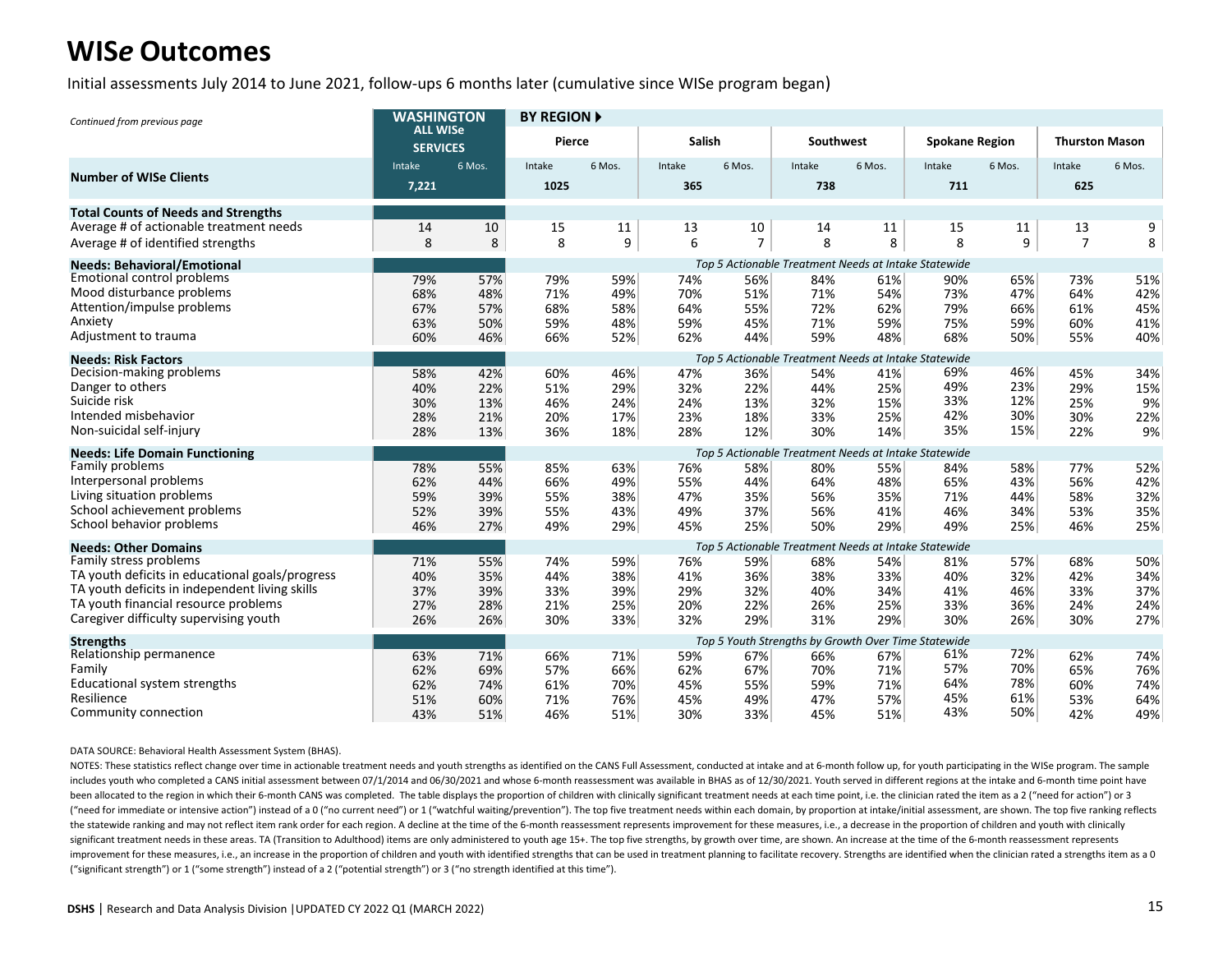Initial assessments July 2020 to June 2021, follow-ups 6 months later (last 4 quarters of data available)

### **Child and Adolescent Needs and Strengths (CANS) at Intake and 6-Month Follow-Up**

|                                                 | <b>WASHINGTON</b><br><b>ALL WISe</b><br><b>SERVICES</b> |                | <b>BY REGION A</b>  |                                                                       |                         |        |                    |                     |                                                      |                                                       |                    |                |  |  |
|-------------------------------------------------|---------------------------------------------------------|----------------|---------------------|-----------------------------------------------------------------------|-------------------------|--------|--------------------|---------------------|------------------------------------------------------|-------------------------------------------------------|--------------------|----------------|--|--|
|                                                 |                                                         |                | <b>Great Rivers</b> |                                                                       | <b>Greater Columbia</b> |        | <b>King County</b> |                     | <b>North Central</b>                                 |                                                       | <b>North Sound</b> |                |  |  |
| <b>Number of WISe Clients</b>                   | Intake                                                  | 6 Mos.         | Intake              | 6 Mos.                                                                | Intake                  | 6 Mos. | Intake             | 6 Mos.              | Intake                                               | 6 Mos.                                                | Intake             | 6 Mos.         |  |  |
|                                                 | 1,558                                                   |                | 162                 |                                                                       | 159                     |        | 151                |                     | 41                                                   |                                                       | 299                |                |  |  |
| <b>Total Counts of Needs and Strengths</b>      |                                                         |                |                     |                                                                       |                         |        |                    |                     |                                                      |                                                       |                    |                |  |  |
| Average # of actionable treatment needs         | 13                                                      | 10             | 15                  | 12                                                                    | 13                      | 8      | 14                 | 12                  | 12                                                   | 10                                                    | 13                 | 11             |  |  |
| Average # of identified strengths               | $\overline{7}$                                          | $\overline{7}$ | $\overline{7}$      | $\overline{7}$                                                        | 8                       | 8      | $\overline{7}$     | $\overline{7}$      | $\overline{7}$                                       | 9                                                     | $\overline{7}$     | $\overline{7}$ |  |  |
| <b>Needs: Behavioral/Emotional</b>              | Top 5 Actionable Treatment Needs at Intake Statewide    |                |                     |                                                                       |                         |        |                    |                     |                                                      |                                                       |                    |                |  |  |
| <b>Emotional control problems</b>               | 80%                                                     | 59%            | 91%                 | 76%                                                                   | 85%                     | 53%    | 81%                | 66%                 | 76%                                                  | 56%                                                   | 76%                | 63%            |  |  |
| Attention/impulse problems                      | 68%                                                     | 61%            | 70%                 | 63%                                                                   | 72%                     | 54%    | 65%                | 63%                 | 76%                                                  | 73%                                                   | 66%                | 65%            |  |  |
| Mood disturbance problems                       | 68%                                                     | 52%            | 77%                 | 59%                                                                   | 72%                     | 48%    | 64%                | 58%                 | 54%                                                  | 51%                                                   | 67%                | 53%            |  |  |
| Adjustment to trauma                            | 67%                                                     | 52%            | 74%                 | 57%                                                                   | 67%                     | 48%    | 63%                | 52%                 | 61%                                                  | 51%                                                   | 64%                | 56%            |  |  |
| Anxiety                                         | 67%                                                     | 52%            | 69%                 | 52%                                                                   | 70%                     | 44%    | 62%                | 50%                 | 49%                                                  | 34%                                                   | 69%                | 63%            |  |  |
| <b>Needs: Risk Factors</b>                      |                                                         |                |                     |                                                                       |                         |        |                    |                     | Top 5 Actionable Treatment Needs at Intake Statewide |                                                       |                    |                |  |  |
| Decision-making problems                        | 59%                                                     | 43%            | 72%                 | 55%                                                                   | 68%                     | 42%    | 59%                | 51%                 | 78%                                                  | 54%                                                   | 63%                | 51%            |  |  |
| Danger to others                                | 39%                                                     | 24%            | 57%                 | 35%                                                                   | 30%                     | 18%    | 42%                | 31%                 | 29%                                                  | $\sim$ <sup>2 </sup>                                  | 39%                | 25%            |  |  |
| Suicide risk                                    | 32%                                                     | 18%            | 28%                 | $\begin{smallmatrix} & & 1\\ & & -\end{smallmatrix}$                  | 26%                     | 8%     | 26%                | 16%                 | $\begin{smallmatrix}&&1\\1&-1&\end{smallmatrix}$     | $\textcolor{blue}{\mathbf{---}}^{\mathbf{1})}$        | 31%                | 21%            |  |  |
| Non-suicidal self-injury                        | 32%                                                     | 16%            | 33%                 | $\sim$ <sup>1</sup>                                                   | 30%                     | 9%     | 30%                | $\sim$ <sup>1</sup> | $\begin{smallmatrix}&&1\\1&-1&\end{smallmatrix}$     | $\begin{smallmatrix} &1\\&\text{-} \end{smallmatrix}$ | 27%                | 19%            |  |  |
| Intended misbehavior                            | 26%                                                     | 20%            | 35%                 | 27%                                                                   | 28%                     | 15%    | 18%                | $-1$                | 44%                                                  | $\sim$ <sup>2</sup>                                   | 21%                | 19%            |  |  |
| <b>Needs: Life Domain Functioning</b>           |                                                         |                |                     |                                                                       |                         |        |                    |                     | Top 5 Actionable Treatment Needs at Intake Statewide |                                                       |                    |                |  |  |
| Family problems                                 | 77%                                                     | 59%            | 83%                 | 66%                                                                   | 86%                     | 53%    | 73%                | 56%                 | 78%                                                  | 61%                                                   | 75%                | 60%            |  |  |
| Interpersonal problems                          | 59%                                                     | 43%            | 66%                 | 46%                                                                   | 62%                     | 35%    | 58%                | 54%                 | 49%                                                  | 29%                                                   | 51%                | 44%            |  |  |
| Living situation problems                       | 57%                                                     | 40%            | 71%                 | 52%                                                                   | 59%                     | 36%    | 56%                | 41%                 | 66%                                                  | 56%                                                   | 58%                | 43%            |  |  |
| School achievement problems                     | 49%                                                     | 35%            | 38%                 | 36%                                                                   | 47%                     | 25%    | 55%                | 46%                 | 46%                                                  | 27%                                                   | 52%                | 44%            |  |  |
| Sleep problems                                  | 42%                                                     | 33%            | 47%                 | 38%                                                                   | 38%                     | 25%    | 26%                | 30%                 | 46%                                                  | $---2$                                                | 42%                | 36%            |  |  |
| <b>Needs: Other Domains</b>                     |                                                         |                |                     |                                                                       |                         |        |                    |                     | Top 5 Actionable Treatment Needs at Intake Statewide |                                                       |                    |                |  |  |
| Family stress problems                          | 70%                                                     | 55%            | 85%                 | 68%                                                                   | 62%                     | 40%    | 75%                | 70%                 | 73%                                                  | 41%                                                   | 69%                | 59%            |  |  |
| TA youth deficits in independent living skills  | 35%                                                     | 35%            | 33%                 | 44%                                                                   | 43%                     | 35%    | 44%                | 52%                 | 33%                                                  | $---1$                                                | 42%                | 38%            |  |  |
| TA youth deficits in educational goals/progress | 34%                                                     | 30%            | 25%                 | $\textcolor{red}{\mathbf{---}^{\mathbf{1}}}\textcolor{red}{^\dagger}$ | $-2$                    | 30%    | 54%                | 44%                 | $\sim$ <sup>1</sup>                                  | $\mathbb{L}^2$                                        | 31%                | 28%            |  |  |
| TA youth financial resource problems            | 29%                                                     | 29%            | 36%                 | 33%                                                                   | 25%                     | 33%    | 46%                | 44%                 | $\sim$ <sup>1</sup>                                  | $---2$                                                | 25%                | 23%            |  |  |
| Caregiver mental health problems                | 26%                                                     | 26%            | 29%                 | 30%                                                                   | 25%                     | 19%    | 23%                | 25%                 | $---1$                                               | $-1$                                                  | 25%                | 31%            |  |  |
| <b>Strengths</b>                                |                                                         |                |                     |                                                                       |                         |        |                    |                     | Top 5 Youth Strengths by Growth Over Time Statewide  |                                                       |                    |                |  |  |
| Talents/interest                                | 72%                                                     | 74%            | 70%                 | 72%                                                                   | 73%                     | 79%    | 68%                | 73%                 | 73%                                                  | 88%                                                   | 69%                | 73%            |  |  |
| Family                                          | 60%                                                     | 68%            | 61%                 | 69%                                                                   | 61%                     | 75%    | 63%                | 73%                 | 71%                                                  | 73%                                                   | 57%                | 62%            |  |  |
| Relationship permanence                         | 59%                                                     | 63%            | 64%                 | 67%                                                                   | 64%                     | 72%    | 67%                | 68%                 | 80%                                                  | 85%                                                   | 48%                | 53%            |  |  |
| Educational system strengths                    | 57%                                                     | 65%            | 55%                 | 66%                                                                   | 64%                     | 71%    | 46%                | 62%                 | 68%                                                  | 76%                                                   | 67%                | 72%            |  |  |
| Natural supports                                | 55%                                                     | 58%            | 59%                 | 62%                                                                   | 61%                     | 70%    | 47%                | 46%                 | 46%                                                  | 73%                                                   | 60%                | 61%            |  |  |

*Continued on next page*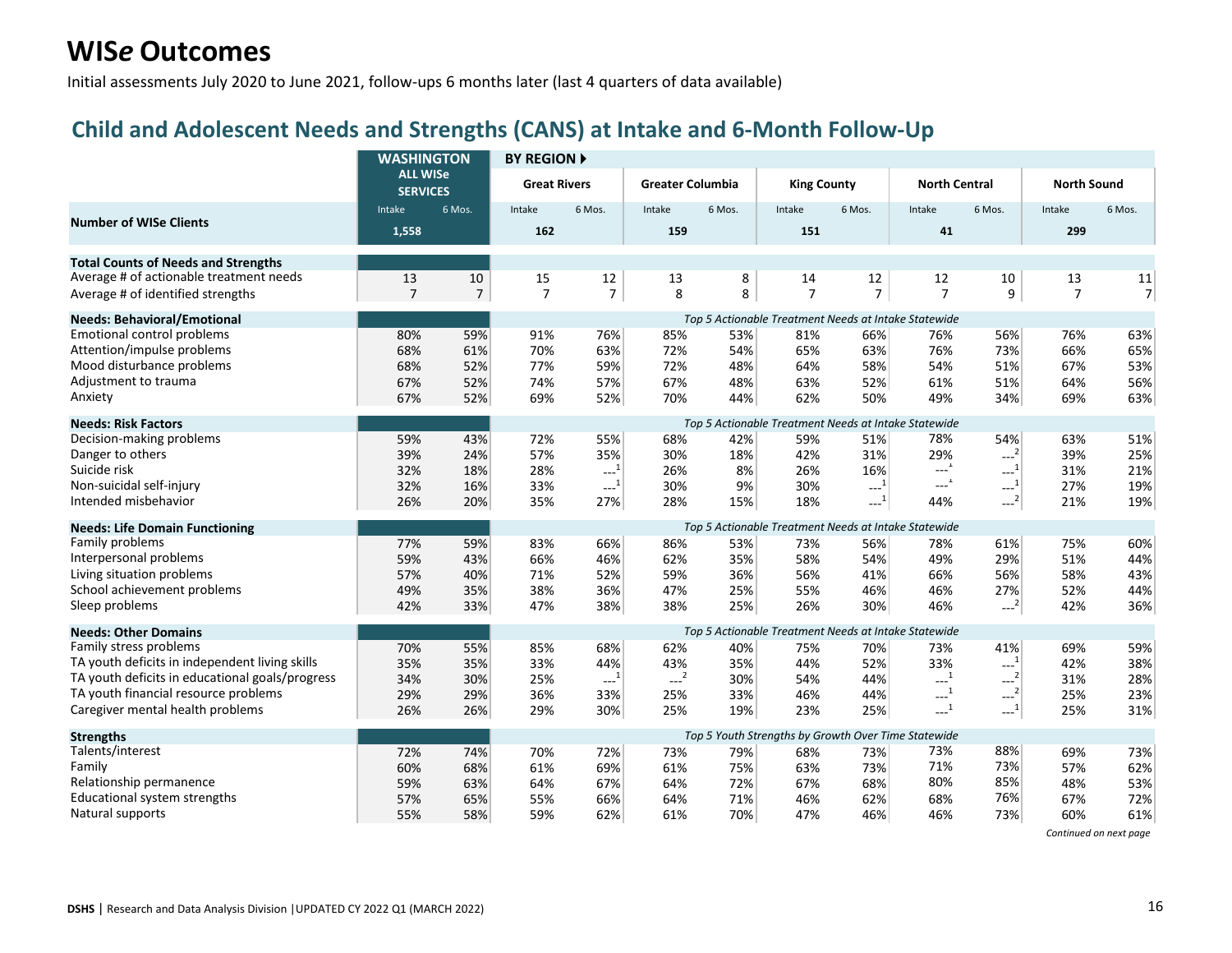Initial assessments July 2020 to June 2021, follow-ups 6 months later (last 4 quarters of data available)

| Continued from previous page                    | <b>WASHINGTON</b>                  |                                                      | <b>BY REGION ▶</b> |        |                       |                        |                  |        |                                                      |                |                       |                |  |  |
|-------------------------------------------------|------------------------------------|------------------------------------------------------|--------------------|--------|-----------------------|------------------------|------------------|--------|------------------------------------------------------|----------------|-----------------------|----------------|--|--|
|                                                 | <b>ALL WISe</b><br><b>SERVICES</b> |                                                      | <b>Pierce</b>      |        | <b>Salish</b>         |                        | <b>Southwest</b> |        | <b>Spokane Region</b>                                |                | <b>Thurston Mason</b> |                |  |  |
|                                                 | Intake                             | 6 Mos.                                               | Intake             | 6 Mos. | Intake                | 6 Mos.                 | Intake           | 6 Mos. | Intake                                               | 6 Mos.         | Intake                | 6 Mos.         |  |  |
| <b>Number of WISe Clients</b>                   | 1,558                              |                                                      | 190                |        | 117                   |                        | 123              |        | 194                                                  |                | 122                   |                |  |  |
| <b>Total Counts of Needs and Strengths</b>      |                                    |                                                      |                    |        |                       |                        |                  |        |                                                      |                |                       |                |  |  |
| Average # of actionable treatment needs         | 13                                 | 10                                                   | 14                 | 10     | 11                    | 10                     | 13               | 11     | 15                                                   | 10             | 12                    | 7              |  |  |
| Average # of identified strengths               | $\overline{7}$                     | $\overline{7}$                                       | $\overline{7}$     | 6      | 6                     | 5                      | $\overline{7}$   | 6      | $\overline{7}$                                       | $\overline{7}$ | $\overline{7}$        | $\overline{7}$ |  |  |
| <b>Needs: Behavioral/Emotional</b>              |                                    | Top 5 Actionable Treatment Needs at Intake Statewide |                    |        |                       |                        |                  |        |                                                      |                |                       |                |  |  |
| <b>Emotional control problems</b>               | 80%                                | 59%                                                  | 79%                | 52%    | 78%                   | 60%                    | 76%              | 62%    | 89%                                                  | 61%            | 67%                   | 37%            |  |  |
| Attention/impulse problems                      | 68%                                | 61%                                                  | 66%                | 54%    | 61%                   | 56%                    | 77%              | 69%    | 80%                                                  | 69%            | 53%                   | 41%            |  |  |
| Mood disturbance problems                       | 68%                                | 52%                                                  | 69%                | 51%    | 66%                   | 59%                    | 62%              | 57%    | 74%                                                  | 46%            | 57%                   | 34%            |  |  |
| Adjustment to trauma                            | 67%                                | 52%                                                  | 80%                | 63%    | 66%                   | 55%                    | 59%              | 54%    | 73%                                                  | 49%            | 55%                   | 27%            |  |  |
| Anxiety                                         | 67%                                | 52%                                                  | 65%                | 54%    | 58%                   | 49%                    | 69%              | 61%    | 82%                                                  | 59%            | 53%                   | 29%            |  |  |
| <b>Needs: Risk Factors</b>                      |                                    |                                                      |                    |        |                       |                        |                  |        | Top 5 Actionable Treatment Needs at Intake Statewide |                |                       |                |  |  |
| Decision-making problems                        | 59%                                | 43%                                                  | 53%                | 41%    | 37%                   | 30%                    | 50%              | 35%    | 68%                                                  | 46%            | 45%                   | 21%            |  |  |
| Danger to others                                | 39%                                | 24%                                                  | 47%                | 21%    | 21%                   | $-1$                   | 37%              | 27%    | 47%                                                  | 23%            | 25%                   | 12%            |  |  |
| Suicide risk                                    | 32%                                | 18%                                                  | 55%                | 29%    | $-2$                  | $\mathbf{L}^{-1}$      | 28%              | 19%    | 40%                                                  | 16%            | 25%                   | $---1$         |  |  |
| Non-suicidal self-injury                        | 32%                                | 16%                                                  | 43%                | 22%    | $---2$                | $\sim$ <sup>1</sup>    | 30%              | 20%    | 43%                                                  | 20%            | 22%                   | $-1$           |  |  |
| Intended misbehavior                            | 26%                                | 20%                                                  | 18%                | 12%    | 22%                   | 15%                    | 27%              | 23%    | 36%                                                  | 29%            | 31%                   | 20%            |  |  |
| <b>Needs: Life Domain Functioning</b>           |                                    |                                                      |                    |        |                       |                        |                  |        | Top 5 Actionable Treatment Needs at Intake Statewide |                |                       |                |  |  |
| Family problems                                 | 77%                                | 59%                                                  | 83%                | 65%    | 76%                   | 63%                    | 76%              | 60%    | 80%                                                  | 56%            | 62%                   | 44%            |  |  |
| Interpersonal problems                          | 59%                                | 43%                                                  | 65%                | 47%    | 47%                   | 41%                    | 65%              | 47%    | 68%                                                  | 41%            | 47%                   | 27%            |  |  |
| Living situation problems                       | 57%                                | 40%                                                  | 50%                | 39%    | 39%                   | 43%                    | 45%              | 35%    | 68%                                                  | 38%            | 53%                   | 25%            |  |  |
| School achievement problems                     | 49%                                | 35%                                                  | 55%                | 42%    | 56%                   | 40%                    | 54%              | 31%    | 42%                                                  | 25%            | 49%                   | 25%            |  |  |
| Sleep problems                                  | 42%                                | 33%                                                  | 56%                | 36%    | 32%                   | $-1$                   | 42%              | 39%    | 41%                                                  | 35%            | 50%                   | 29%            |  |  |
| <b>Needs: Other Domains</b>                     |                                    |                                                      |                    |        |                       |                        |                  |        | Top 5 Actionable Treatment Needs at Intake Statewide |                |                       |                |  |  |
| Family stress problems                          | 70%                                | 55%                                                  | 72%                | 52%    | 69%                   | 61%                    | 54%              | 52%    | 75%                                                  | 51%            | 64%                   | 47%            |  |  |
| TA youth deficits in independent living skills  | 35%                                | 35%                                                  | 27%                | 39%    | 23%                   | $\overline{1}$<br>---- | 28%              | 22%    | 32%                                                  | 30%            | 33%                   | 30%            |  |  |
| TA youth deficits in educational goals/progress | 34%                                | 30%                                                  | 38%                | 30%    | 45%                   | 35%                    | 32%              | 30%    | 28%                                                  | 21%            | 37%                   | 37%            |  |  |
| TA youth financial resource problems            | 29%                                | 29%                                                  | 23%                | 29%    | $\mathbb{L}^1$        | $\overline{1}$<br>---- | 30%              | 28%    | 32%                                                  | 32%            | 23%                   | 20%            |  |  |
| Caregiver mental health problems                | 26%                                | 26%                                                  | 26%                | 27%    | $\overline{2}$<br>--- | $-1$                   | 27%              | 28%    | 29%                                                  | 23%            | 33%                   | 24%            |  |  |
| <b>Strengths</b>                                |                                    |                                                      |                    |        |                       |                        |                  |        | Top 5 Youth Strengths by Growth Over Time Statewide  |                |                       |                |  |  |
| Talents/interest                                | 72%                                | 74%                                                  | 82%                | 78%    | 73%                   | 65%                    | 76%              | 76%    | 72%                                                  | 77%            | 71%                   | 70%            |  |  |
| Family                                          | 60%                                | 68%                                                  | 54%                | 65%    | 66%                   | 63%                    | 64%              | 59%    | 53%                                                  | 67%            | 72%                   | 81%            |  |  |
| Relationship permanence                         | 59%                                | 63%                                                  | 62%                | 61%    | 51%                   | 58%                    | 54%              | 53%    | 58%                                                  | 62%            | 62%                   | 74%            |  |  |
| <b>Educational system strengths</b>             | 57%                                | 65%                                                  | 52%                | 54%    | 37%                   | 47%                    | 54%              | 61%    | 61%                                                  | 72%            | 61%                   | 65%            |  |  |
| Natural supports                                | 55%                                | 58%                                                  | 61%                | 63%    | 50%                   | 48%                    | 50%              | 50%    | 45%                                                  | 50%            | 63%                   | 64%            |  |  |

DATA SOURCE: Behavioral Health Assessment System (BHAS).

NOTES: These statistics reflect change over time in actionable treatment needs and youth strengths as identified on the CANS Full Assessment, conducted at intake and at 6-month follow up, for youth participating in the WIS includes youth who completed a CANS initial assessment between 7/1/2019 and 6/30/2020 and whose 6-month reassessment was available in BHAS as of 12/30/2020. Youth served in different regions at the intake and 6-month time been allocated to the region in which their 6-month CANS was completed. The table displays the proportion of children with clinically significant treatment needs at each time point, i.e. the clinician rated the item as a 2 ("need for immediate or intensive action") instead of a 0 ("no current need") or 1 ("watchful waiting/prevention"). The top five treatment needs within each domain, by proportion at intake/initial assessment, are shown. Th reflects the statewide ranking and may not reflect item rank order for each region. A decline at the time of the 6-month reassessment represents improvement for these measures, i.e., a decrease in the proportion of childre clinically significant treatment needs in these areas. TA (Transition to Adulthood) items are only administered to youth age 15+. The top five strengths, by growth over time, are shown. An increase at the time of the 6-mon represents improvement for these measures, i.e., an increase in the proportion of children and youth with identified strengths that can be used in treatment planning to facilitate recovery. Strengths are identified when th strengths item as a 0 ("significant strength") or 1 ("some strength") instead of a 2 ("potential strength") or 3 ("no strength dentified at this time"). "In order to protect the privacy of individuals, cells in this data p from 1 to 10 are not displayed. <sup>2</sup>Some additional cells with n>10 have been suppressed to ensure that cells with small numbers cannot be recalculated. Regions reflect current HCA managed care regions.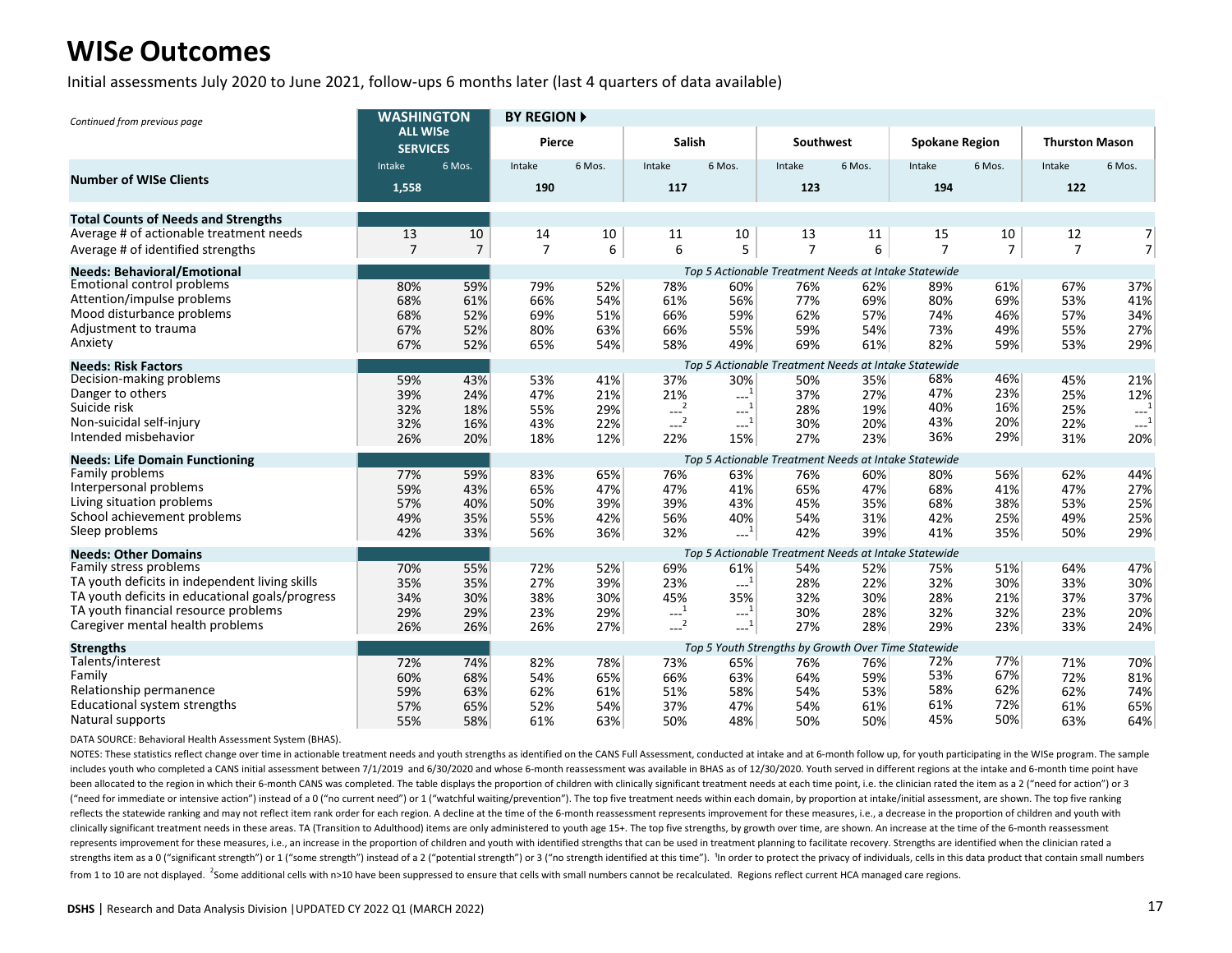# **WIS***e* **and Behavioral Rehabilitation Services (BRS)**

#### **Youth in Both WISe and BRS in the Same Month**

Most Recent 24 Months of Data



SOURCE: ProviderOne data (WISe) and FamLink administrative data (BRS).